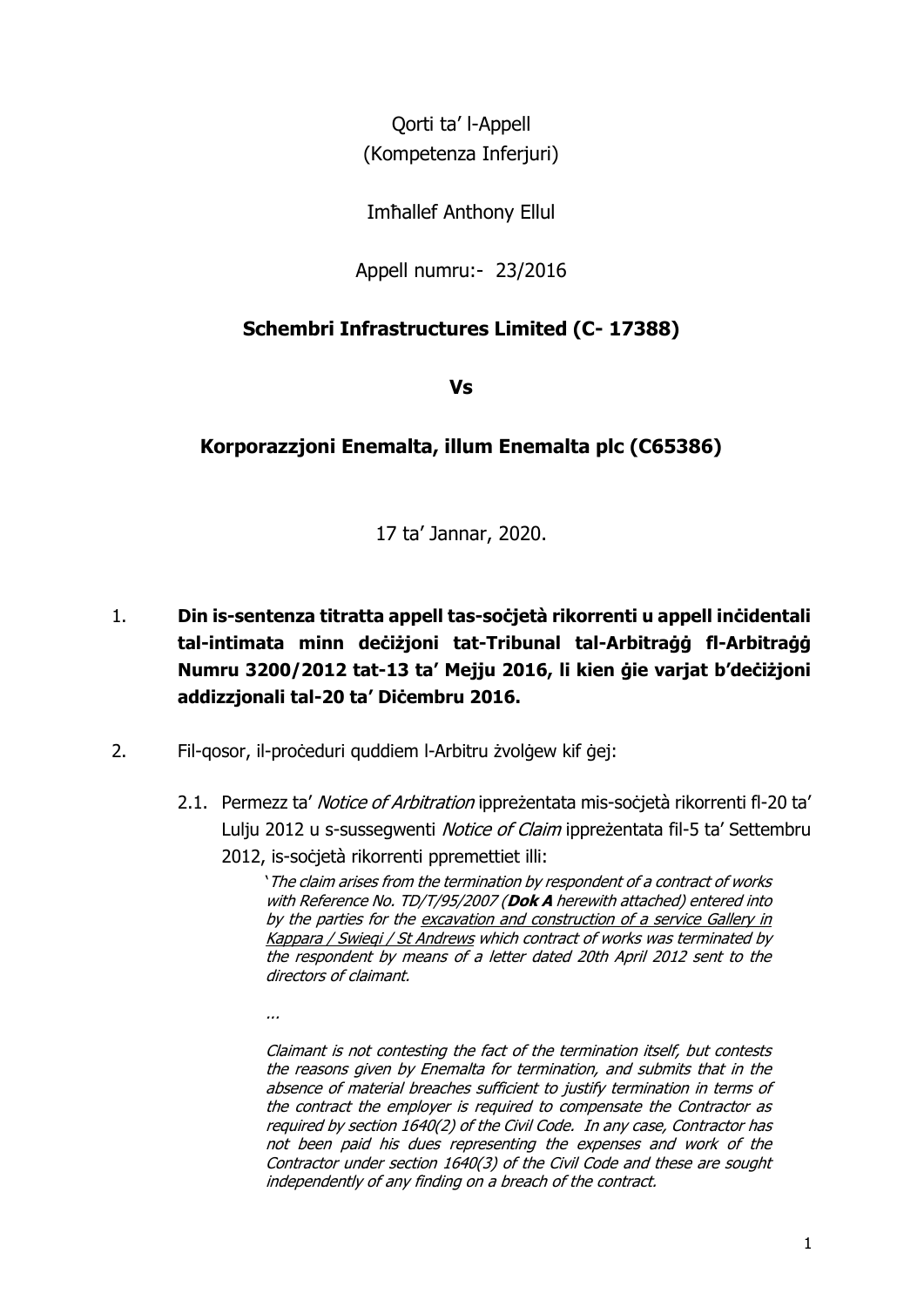Claimant disputes completely the facts as stated in Enemalta's correspondence and will show that the Respondent terminated the contract for its own convenience and not because of any material breach on the part of the Claimant.

Whilst the various Health and Safety issues were adequately resolved or in the course of being resolved (irrespectively of whether fault existed on the part of the Contractor or otherwise, which fault is denied) the Contractor was progressing substantially in accordance with the agreement between the parties. Nonetheless Respondent proceeded to terminate the contract unilaterally. In particular, and in so far as concerns the deadline for the project completion, it will be shown that the time periods mentioned in the letter fo the 20th April 2012 were in fact superseded by the agreement between the Paries which was achieved on the 21st February 2012. The Contract completion Date of the 20th February 2012 is thus irrelevant for a deteremination of fault. This is stated, however, completely without prejudice to the fact that delays were principally the fault of Enemalta and not of the Contractor who proceeded to carry out the works in accordance with all necessary haste in accordance with his contractual obligations. This will be proven during the hearing. It should however be clear that the Respondent was not entitled to terminate the Works on the basis of the failure to complete Phase 1 of the works within 52 weeks and the whole of the Works within 104 weeks when following the lapse of both periods(as a result of the fault of the Respondent) the parties had expressly agreed to an amended programme of works that foresaw the completion of the works in 2013.

Respondent has failed to pay Claimant for all expenses, material and works performed by claimant up to the termination of the contract. In fact, Respondent, throughout the project systematically underpaid the Claimant even when the bills of quantities were agreed upon. This will be demonstrated in detail throughout the arbitration.

Respondent has also failed to appear on the liquidation and payment of damages arising out of the wrongful termination of the said contract of works.

Respondent has also illegally and abusively (because he was not entitled so to do) called in and cashed a bank guarantee issued by Bank of Valletta plc and the refund of this sum is requested together with interests and costs.

...

...

Claimant therefore seeks:

(1) An order for payment of a sum to be liquidated by this Arbitral Tribunal representing payment and compensation for all expenses, material and works performed by claimant up to the termination by the respondent of the contract of works for Excavation and Construction of a Service Gallery – Kappara / Swieqi / St Andrews – Contract with Reference No. TD/T/95/2007;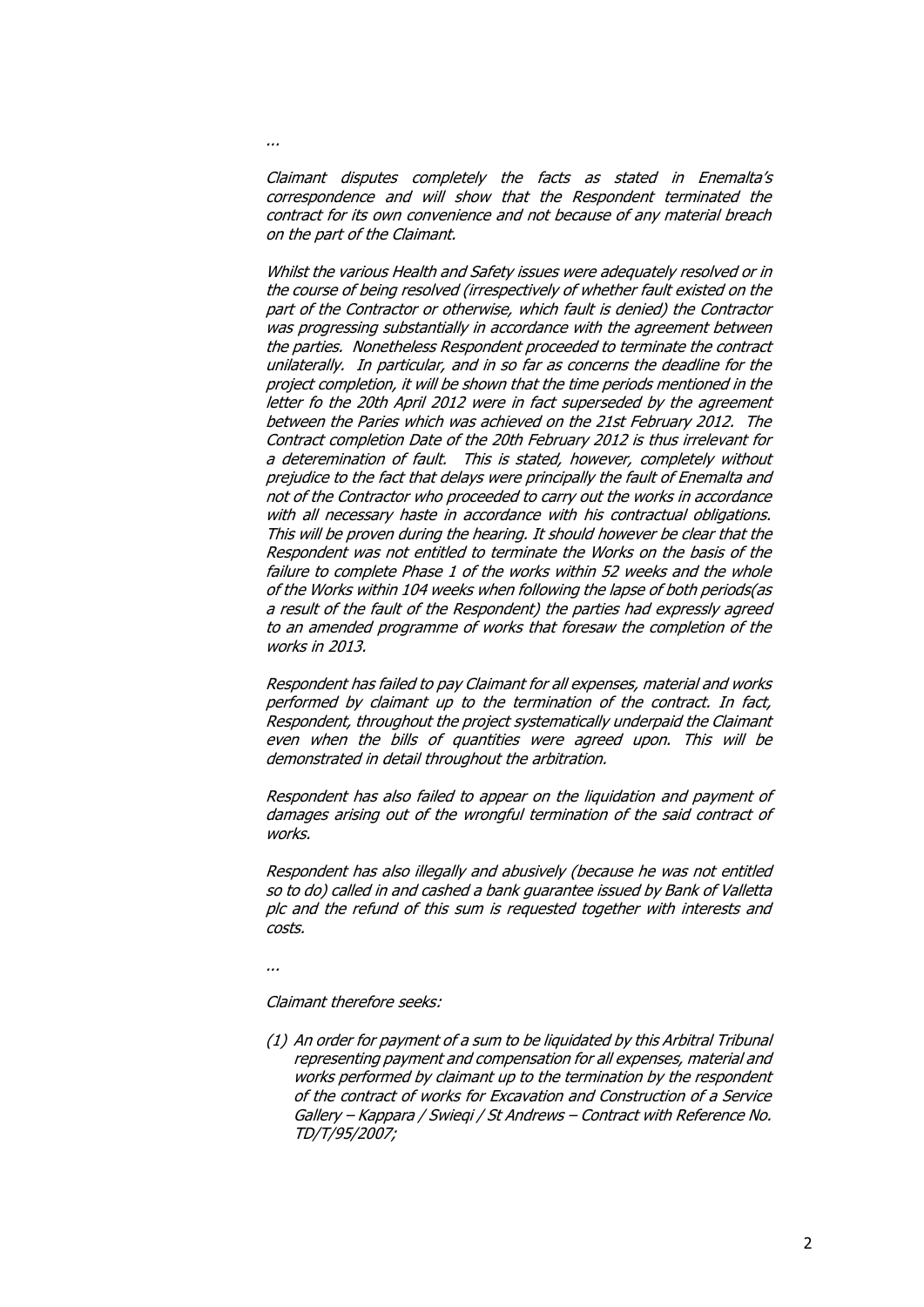- (2) A declaration that respondent had no valid reason at law to terminate the said contract of works and an order for the liquidation and payment of all damages, including lost profits, occasioned by the wrongful termination of the contract of works; and
- (3) A declaration that Respondent was not entitled to call in and cash the bank guarantee number G35TFC19865 issued by Bank of Valletta plc and order that respondent is to pay and refund to claimant the sum guaranteed or such other sum as may be determined by the Arbitral Tribunal;

with legal interest on the said sums from the date of termination of the contract and with all costs against respondent, including the costs and expenses of lawyers and other professionals engaged by Claimant to assist it in the prosecution of the claim.'

2.2. Permezz ta' *Statement of Defence* datat 5 ta' Ottubru 2012 l-intimata eċċepiet illi:

'**2.** A reply to the points at issue:

The Respondent respectfully submits that:

2.1 The Claimant failed to discharge its obligations in terms of the Contract thereby giving the Respondent a basis for termination in terms of the Contract, and in terms of section 1640(3) of the Civil Code;

2.2 Rectification measures referred to in Respondent's letter of 26 March 2012 were not carried out by Contractor;

2.3 The amounts being claimed are not due since they are to be setoff against a greater amount claimed in the counter-claim filed concurrently with this statement of defence.

**3.** The relief or remedy sought:

3.1 That the termination was valid in accordance with the terms of the Contract and in terms of section 1640(3) of the Civil Code;

3.2 That the Respondent be declared not responsible to pay any amounts claimed by the Claimant, given that such amounts are to be set off against a greater amount claimed in the counter-claim filed concurrently with this statement of defence;

3.3 That the Respondent was entitled to call in and cash the bank guarantee in terms of the Contract; and

3.4 That the amounts claimed by the Respondent in the counterclaim filed together with this statement of defence be declared as due together with interests and costs for legal representation and assistance.'

2.3. Kontestwalment mal-*Statement of Defence*, l-intimata ppreżentat ukoll Counter-Claim konsistenti fis-segwenti:

'1.10 As a result of the Contractor's failure to complete the works in accordance with the terms of the Contract, the Respondent has incurred and continues to incur damages which are hereby being claimed as due from the Claimant pursuant to this counter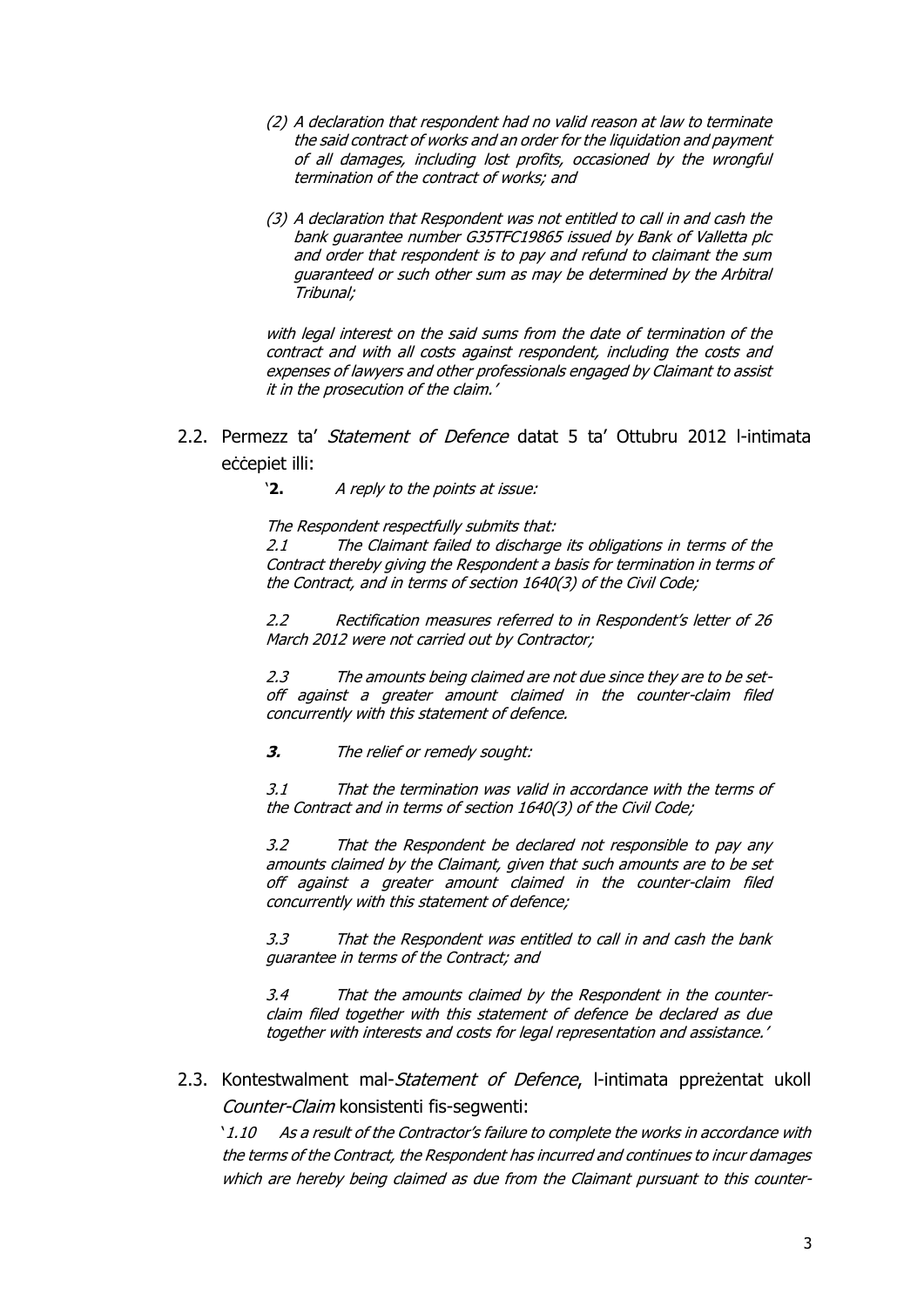claim. The Respondent further claims penalties that have become due under the Contract as a consequence of the delay in completion of the works.

- 1.11 The damages being claimed consist of the following:
	- 1.11.1 additional costs incurred by Respondent to complete the works;
	- 1.11.2 costs incurred by Respondent for the remedial works carried out as a result of bad workmanship and as a result of carelessness, negligence and failure to comply with the terms of the Contract; and
	- 1.11.3 costs incurred, if any, in connection with Third Party Claim.
- 1.12 The penalties claimed as due under the Contract are the following:
	- 1.12.1 penalty for delay pursuant to clause 10.2, Section A1 General Requirements of the Contract.
- 2.4. Konsegwentement, l-intimata talbet lit-Tribunal Arbitrali sabiex:

'5.1 declare the said third party [Mr. Carmelo Mifsud] as a joinder in these proceedings in accordance with Articles 961 and 962 of Cap 12 of the Laws of Malta;

5.2 declare that the Respondent has validly terminated the Contract and that accordingly the Claimant is:

5.2.1 responsible for the damages resulting from the additional costs incurred by Respondent to complete the works which were not completed by the Claimant;

5.2.2 responsible for the damages in connection with the remedial works carried out as a result of bad workmanship and as a result of the Contractor's carelessness, negligence and failure to comply with the terms of the Contract;

5.3 declare the Claimant responsible for the damages resulting from the Third Party Claim if the claim of the Third Party relating to the alleged encroachment is determined in favour of the Third Party;

5.4 liquidate the quantum of damages suffered by the Respondent as a result of 5.2.1, 5.2.2 and 5.3 above;

5.5 order the Claimant to pay the amount of damages so liquidated;

5.6 declare the Claimant responsible for the payment of the penalties set out under clause 10.2 Section A1 – General Requirements of the Contract;

5.7 liquidate the quantum of penalties for the delay;

5.8 order the Claimant to pay to the Respondent the penalties for delay as liquidated;

5.9 order the Claimant to pay interest at the applicable highest rate set out by law;

5.10 order the Claimant to pay interest at the applicable highest rate set out by law;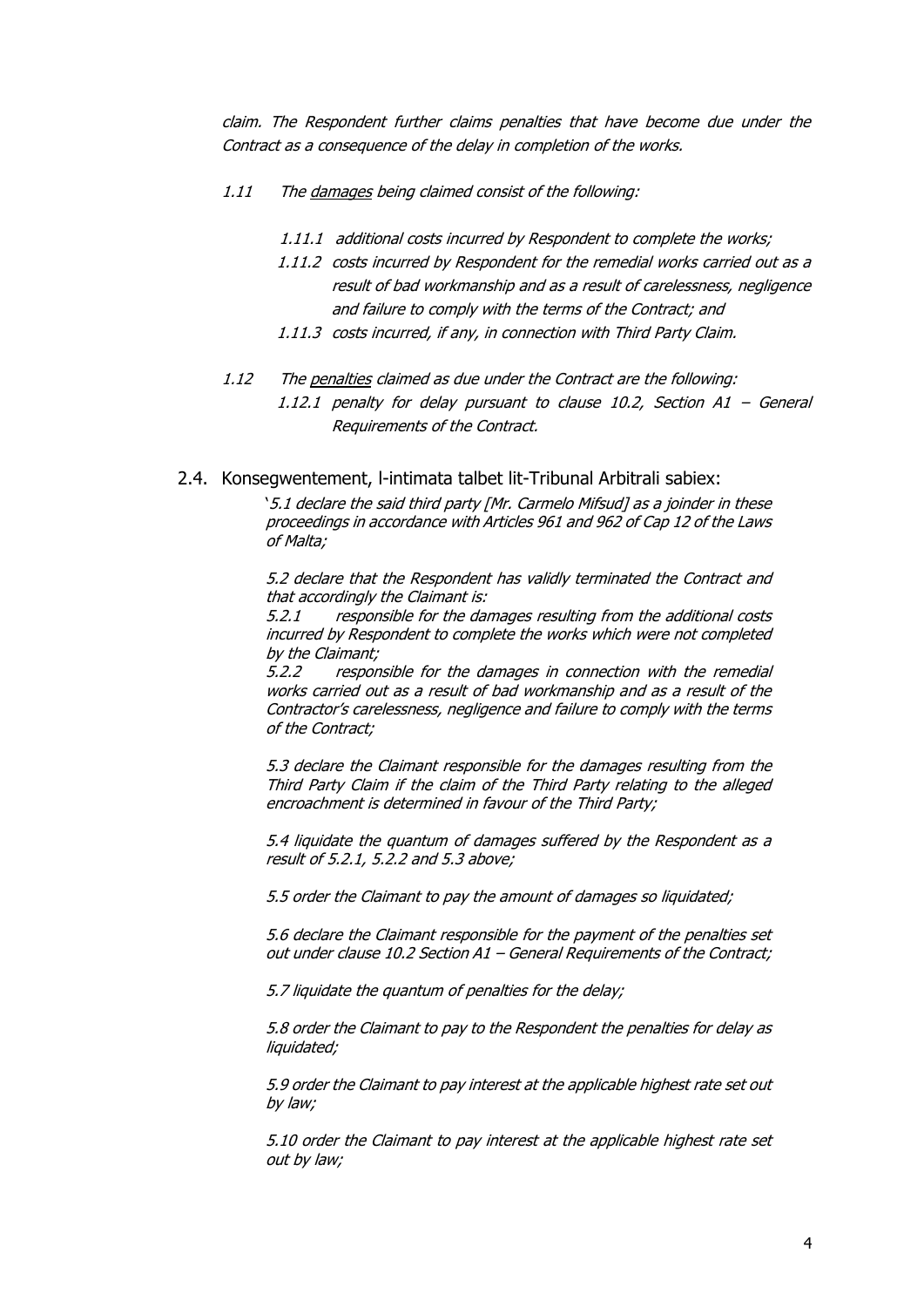5.11 find the Claimant responsible for the cost of these proceedings and of legal representation and assistance and order the Claimant to pay the same.

With due reservation of any other claim by Respondent against Claimant.

- 2.5. Ir-rikorrenti sostanzjalment wieġbet illi r-rikonvenzjoni tal-intimata għandha tkun miċħuda bl-ispejjeż.
- 2.6. Premezz ta' provvediment mogħti fit-30 ta' Settembru 2013, it-talba talintimata għall-kjamat in kawża ta' Carmelo Mifsud kienet miċħuda.
- 2.7. B'deċiżjoni tat-13 ta' Mejju 2016 it-Tribunal tal-Arbitraġġ iddeċieda:-
	- 'a) SIL are owed the balance of €378,028.39 for works carried out.
	- b) Enemalta are entitled to recover: a. €1,033,016 for additional works carried out following the termination of the contract. b. €3,579.08 for damages caused to its property at the Kappara Distribution Centre by SIL.

The arbitral tribunal declares that the above represents the conclusions of the Chairman Judge Alberto Magri and Architect Franco Montesin as a member in as much as the member of the Tribunal Architect Joseph Bugeja has filed a dissenting opinion as explained hereunder....'

- 3. Permezz ta' rikors ippreżentat fis-6 ta' Settembru 2016, l-intimata talbet lit-Tribunal tal-Arbitraġġ sabiex jagħti deċiżjoni speċifikament u limitatament dwar il-kap tal-ispejjeż u d-drittijiet tal-arbitraġġ stante li tali kwistjonijiet ma ġewx deċiżi fil-lodo tat-13 ta' Mejju 2016.
- 4. Permezz ta' rikors ieħor ippreżentat ukoll fis-6 ta' Settembru 2016, ir-rikorrenti rrilevat li għal xi raġuni, fil-kalkoli tiegħu, it-Tribunal ħalla barra s-somma ammessa mill-Enemalta stess fl-ammont ta' €88,389.46 li tinsab elenkata filprospett bħala dovuta. Talbet għalhekk lit-Tribunal Arbitrali jemenda dan l-iżball ta' kalkolu billi tiżdied is-somma ta' €88,389.46 mal-ammonti dovuti lill-esponenti u jsiru l-aġġustamenti konsegwenzjali.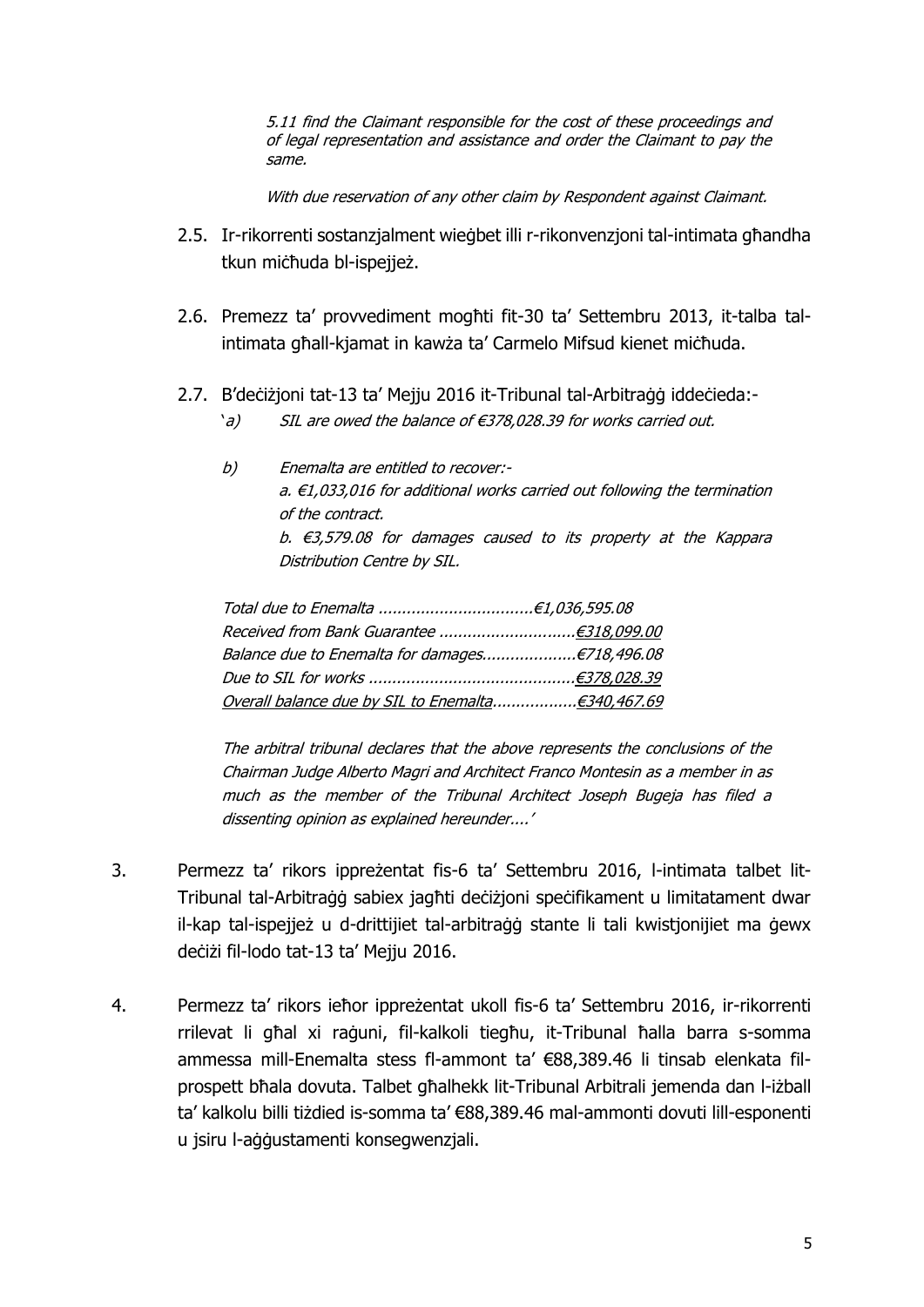- 5. Fl-istess jum, is-socjetà rikorrenti appellat ukoll mil-lodo arbitrali quddiem din il-Qorti. Hija fissret l-aggravji tagħha kif ġej:
	- i. it-Tribunal Arbitrali żbalja meta ddeċieda illi *Enemalta are entitled to* recover €1,033,016 for additional works carried out following the termination of the contract;
	- ii. it-Tribunal Arbitrali ddeċieda ħażin meta ddeċieda li l-*final bill* kienet saret finali ai termini tal-artikolu 18 tal-General Conditions of Contract u għalhekk ħass li ma kellux għalfejn jidħol fil-bqija tal-kont mitlub millappellanti;
	- iii. it-Tribunal Arbitrali attribwixxa d-dewmien kollu mhux ammess mill-Enemalta bħala kawżata mill-appellanti u dan mingħajr effettivament ma daħal fil-kwistjoni kif kien marbutli jagħmel;
	- iv. it-Tribunal għamel żball ta' kalkolu meta naqas milli jattribwixxi lillappellanti r-retentions li kienu dovuti lilha skont il-kuntratt.

## Talbet għalhekk lil din il-Qorti:

'tirriforma l-lodo arbitrali tat-13 ta' Mejju 2016 fl-arbitraġġ fl-ismijiet premessi dan billi (i) tirrevedi l-likwidazzjoni tas-somma dovuta lill-appellanti għax-xogħol li għamel udan billi in aġġunta mas-somma ġie likwidata iżżid ħlasijiet indikati filkont datat 26 ta' Lulju, 2012 u mibgħut mal-ittra tal-Perit Mark John Scicluna tas-16 ta' Awissu 2012; (ii) tħassar dik id-dispożizzjoni tal-lodo arbitrali li permezz tagħha iddeċidiet li l-Enemalta għandha tiġbor is-somma ta' lill-appellanti issomma [sic.] 1,033,016 for additional works carried outfollowing the termination of the contact u tiddeċiedi li l-enemalta ma jistħoqqilha li tiġbor ebda somma taġt din il-parti tat-talba, (iii) tikkundanna lill-Enemalta tħallas lill-esponenti il-bilanċ riżultanti u (iv) tikkundanna lill-Enemalta tħallas l-ispejjeżtal-appell u tal-arbitraġġ u tikkonferma il-lodo arbitrali fil-bqija.

Bl-ispejjeż taż-żewġ istanzi kontra l-istess appellata.'

- 6. Filwaqt li l-appellata wieġbet illi l-appell intavolat mis-soċjetà appellanti għandu jkun miċħud, ippreżentat appell inċidentali u lmentat:
	- i. caħad il-kontro-talba tagħha in parte fir-rigward tal-ispejjeż addizzjonali biex jitlesta x-xogħol;
	- ii. cahad il-kontro-talba taghha in toto fir-rigward tal-ispejjeż inkorsi minħabba xogħol ħażin u traskurat;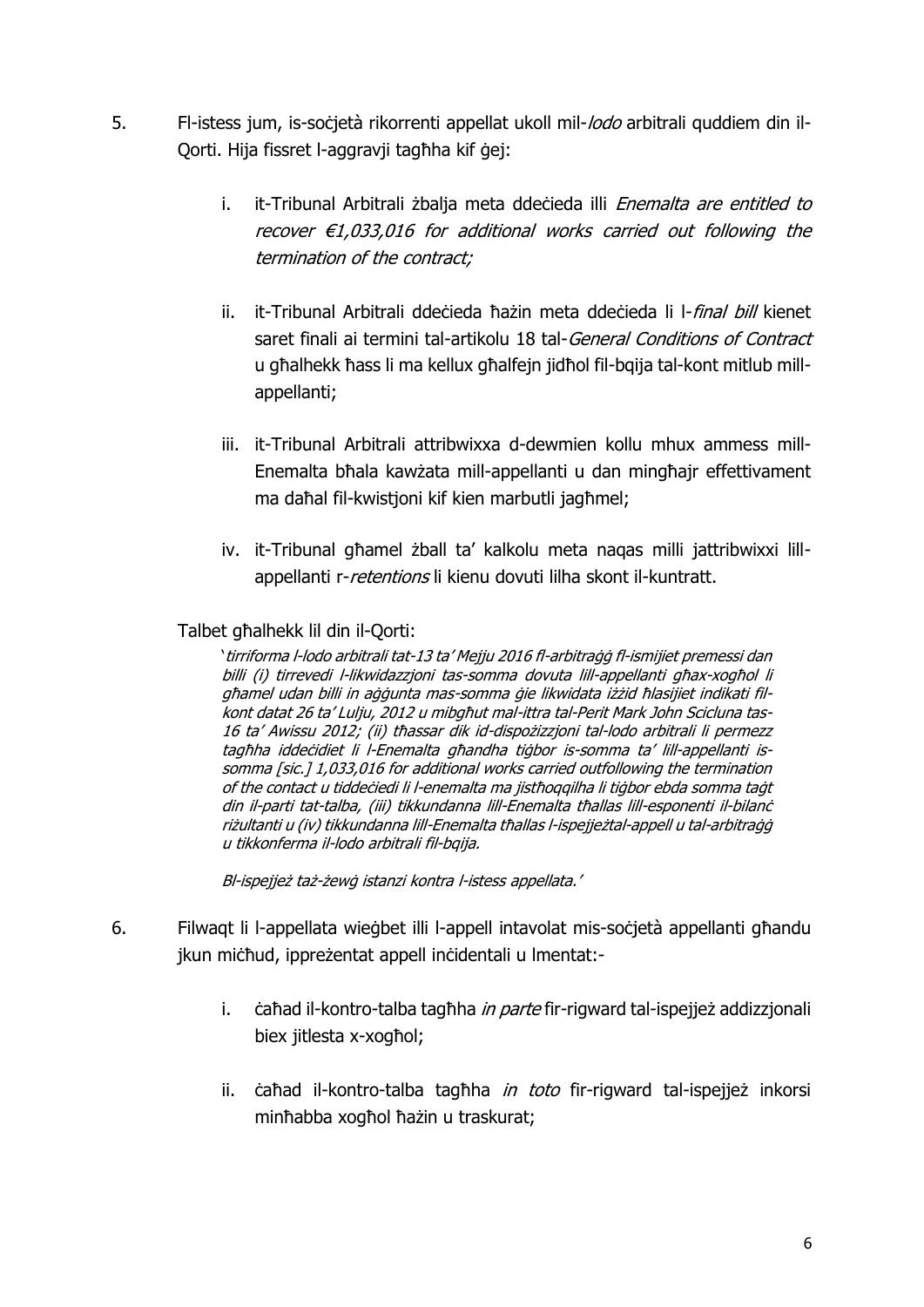iii. cahad il-kontro-talba taghha in toto fir-rigward tal-penali ghaddewmien.

Talbet għalhekk lil din il-Qorti:

'tiċħad l-appell intavolat minn Schembri Infrastructures Limited mil-lodo arbitrali datat 13 ta' Mejju 2016 (ħlief għall-aggravju dwar ir-retention money li dwaru ssoċjetà appellata kkonfermat li hemm qbil mal-posizzjoni tas-soċjetà appellanti) u tgħaddi biex tibdel l-imsemmi lodo arbitrali billi tilqa l-appell inċidentali mressaq mill-Enemalta plc b'dan illitilqa' dik il-parti tal-kontro-talba tal-Enemalta plc dwar l-ispejjeż addizzjonali fl-intier tagħha (u mhux biss in parte), tilqa' dik il-parti talkontro-talba tal-Enemalta plc dwar ix-xogħol magħmul ħażin u b'mod traskurat u dik il-parti tal-kontro-talba tal-Enemalta plc dwar il-penali għad-dewmien.

Bl-ispejjeż taż-żewą istanzi kontra s-socjetà Schembri Infrastructure Limited.'

- 7. L-appellanti wieġbet illi l-appell inċidentali hu null.
- 8. B'digriet tal-10 ta' April 2019, din il-Qorti ordnat lill-partjiet jippreżentaw nota qasira li fiha jispjegaw il-punti prinċipali tal-appell, appell inċidentali u tweġibiet rispettivi.
- 9. Permezz ta' nota ppreżentata fl-10 ta' Mejju 2019, filwaqt li s-soċjetà appellata tgħid li m'hemm l-ebda nullità fl-appell inċidentali tagħha u semmiet il-punti prinċipali tat-tweġiba, qalet ukoll li fl-20 ta' Diċembru 2016 ingħatat deċiżjoni addizzjonali li biha ġie deċiż, (i) li kien hemm żball fil-kalkolu tal-ammont finalment dovut lilha 'fis-sens illi l-ammont ta' retention ta' €88,389.46 kellu jkun pagabbli lis-socjetà Schembri Infrastructure Limited', u (ii) kif kellhom jingasmu l-ispejjeż tal-arbitraġġ. Tgħid għalhekk li r-raba' aggravju tal-appell prinċipali hu llum eżawrit.
- 10. Permezz ta' nota riassuntiva ppreżentata mill-appellanti fl-istess jum, din talaħħar ikkonfermat li stante korrezzjonital-kalkoli permezz ta' lodo addizzjonali, dak li hija tirreferi għalih bħala 'it-tmien' aggraviu tagħha huwa sorvolat.
- 11. Effettivament, permezz ta' deċiżjoni addizzjonali tal-20 ta' Diċembru 2016 it-Tribunal tal-Arbitraġġ iddeċieda:

'...

## **Mistake in calculation**

...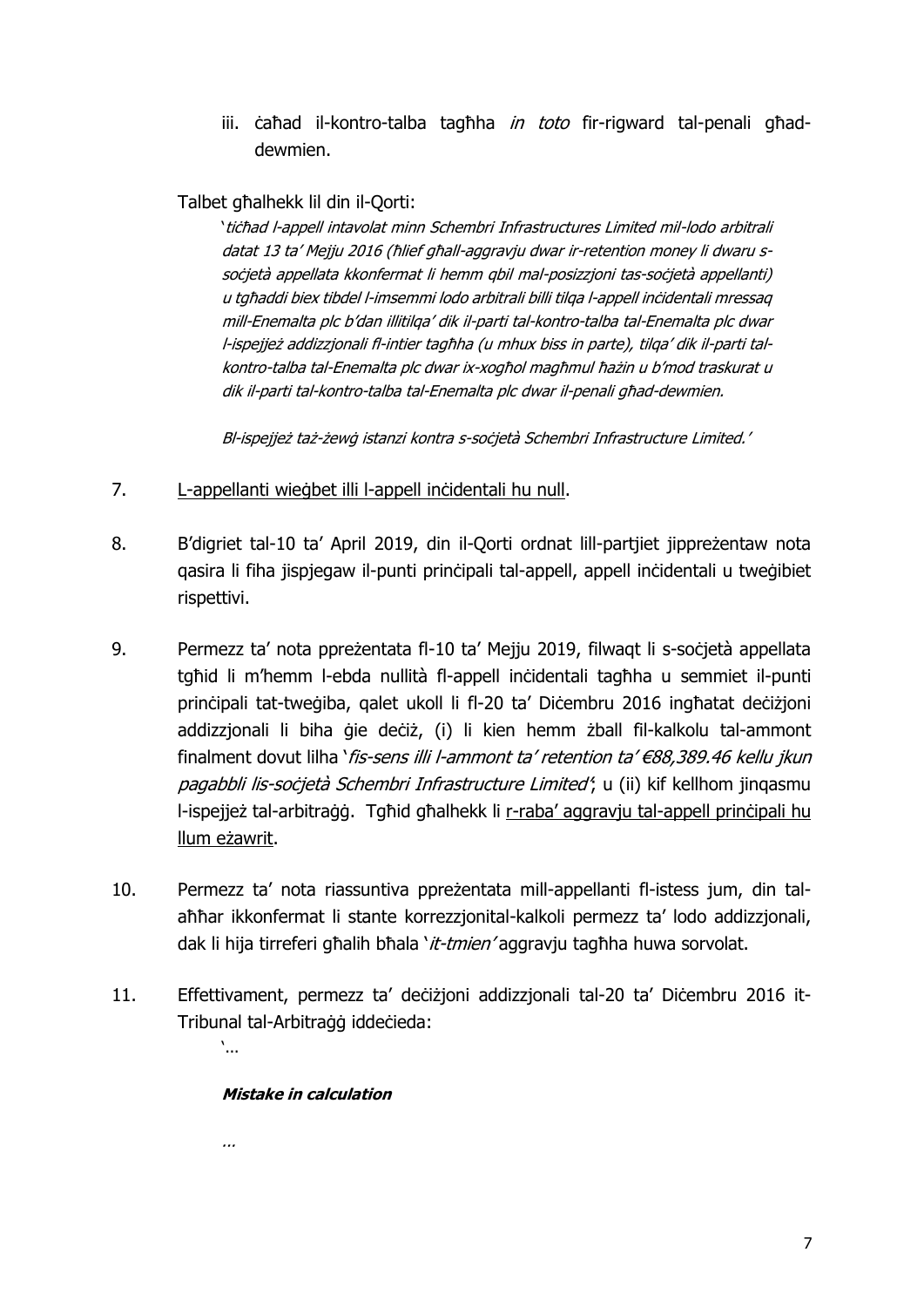As there is consensus between the parties to the arbitration on the above matter the Arbitral Tribunal grants the request made in the application above mentioned and orderes that the award delivered on the 13th May 2016 be amended so that in the "Conclusion" on page 27 of the award, the amount owed to Schembri Infrastructures Limited (SIL) should be corrected to read €466,417.85 and that consequently the Overall balance due by Schembri Infrastructures Ltd to Enemalta should read €252,078.23.

#### **Court Costs**

... in the light of the gains and losses of either party this arbitral tribunal decides that the arbitration costs should be borne as to 57% by Schembri Infrastructures Ltd and as to 43% by Enemalta plc.'

## **Konsiderazzjonijiet.**

12. Il-Qorti se tibda biex tikkunsidra l-eċċezzjoni tal-appellanti li l-appell inċidentali hu null.

### **L-ALLEGATA NULLITÀ TAL-APPELL INĊIDENTALI.**

- 13. Fit-tweġiba għall-appell inċidentali, l-appellanti ssostni li hu null għaliex ma jsegwix il-proċedura kontemplata fl-Att dwar l-Arbitraġġ (Kap. 387). Targumenta li l-Kap. 12 tal-Liġijiet ta' Malta ma japplikax, lanqas b'mod residwali inkwantu fejn il-Kap. 387 ried li japplika l-Kap. 12, għamel referenza diretta għalih. Iżżid li l-Kap. 387 ma jagħtix dritt ta' appell inċidentali iżda biss fakultà ta' appell fi żmien ħmistax-il jum min-notifika tal-lodo arbitrali. Tgħid li fil-każ in eżami, il-lodo arbitrali ġie notifikat lill-partijiet fil-23 ta' Awwissu 2016 b'dan illi l-partijiet kellhom sas-7 t' Awissu 2016 sabiex jappellaw minnu. Tikkonkludi għalhekk li l-appell talintimata ma setax ikun preżentat bħala appell inċidentali u bħala appell skont il-Kap. 387 huwa fuori termine.
- 14. L-intimata wieġbet illi l-appell inċidentali m'huwiex null. Tikkontendi li: (i) l-ebda waħda mid-dispożizzjonijiet tal-artikolu 789 tal-Kap.12 ma hi sodisfatta; (ii) lartikolu 240 tal-Kap. 12 jikkontempla appell inċidentali fil-każ ta' kull appell mingħajr ebda distinzjoni u jrid jinqara flimkien mal-Kap. 387; u li (iii) din il-Qorti rrikonxxiet li appell inċidentali jista' jsir minn lodo arbitrali u fil-fatt ingħataw diversi sentenzi dwar appelli inċidentali minn lodo arbitrali.
- 15. B'riferenza għall-argument li l-ebda waħda mid-disposizzjonijiet tal-artikolu 789 tal-Kap. 12 m'hi sodisfatta sabiex jiġi dikjarat li l-appell inċidentali hu null, f'dan il-każ il-kwistioni hi jekk skont il-liġi parti f'proċediment ta' arbitraġġ għandhiex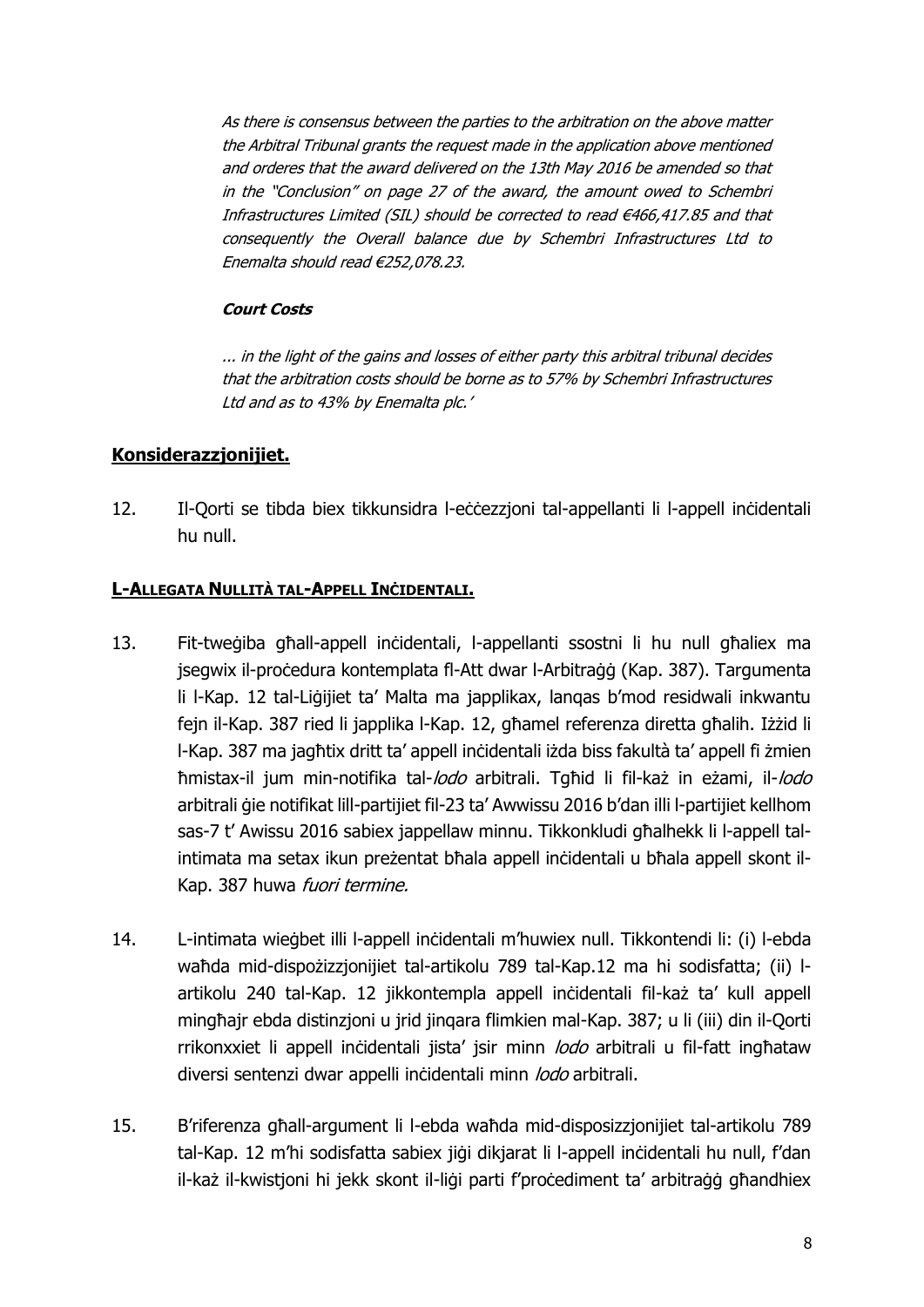jedd li tippreżenta appell inċidentali. Għalhekk ir-riferenza għall-artikolu 789 m'hijiex rilevanti. Jekk ma jeżistix jedd ta' appell inċidentali, l-appell xorta hu null irrispettivament x'igħid l-artikolu 789.

16. Dwar it-tielet argument, l-appellata tirreferi prinċipalment għall-każ **Recoinvest Limited vs Catherine Ripard**, deċiż minn din il-Qorti diversament presjeduta fit-12 ta' Ottubru, 2007 (mhux 2017 kif erronjament indikat mill-appellata). F'dak il-każ inqal limitatament illi:

> 'Il-Qorti ta' l-Appell kienet ittrattat u ddecidiet il-mertu ta' l-appell mill-Lodo. Ricoinvest Ltd pero` f'dak l-istadju ma appellatx mil-lodo **lanqas ma ghamlet appell incidentali kif setghet taghmel** u lanqas ressqet l-aggravi li hi ressqet quddiem Arbitru fit-talbiet addizzjonali taghha.' (enfasi ta' din il-Qorti)

- 17. Madanakollu, f'dak il-każ ma jidhirx li kien hemm eċċezzioni simili għal dik li tat lappellanti. Dan lanqas ma kien is-suġġett tad-deċiżjoni l-oħra ċitata mill-appellata fl-ismijiet *Rossignaud Norman Et Vs Zrinzo Joseph M Et* mogħtija minn din il-Qorti fis-26 ta' Jannar 2018.
- 18. Appell inċidentali minn sentenza hu kontemplat fl-artikolu 240 tal-Kap. 12. Lappellata m'għamlet l-ebda riferenza għal disposizzjoni tal-liġi fil-Kap. 387 li tipprovdi li jista' jsir appell inċidentali. Min-naħa l-oħra per eżempju il-Kap. 387 jikkontempla l-possibilta' ta' rikonvenzjoni (ara artikolu 30 tal-Kap. 387).
- 19. L-artikolu 70A jipprovdi li jista' jsir appell fuq punt ta' ligi u l-appell għandu, "... jidentifika l-punt ta' liġi li għandha tittieħed deċiżjoni fuqu u għandu jispeċifika ttifsira li r-rikorrent jallega li hi t-tifsira korretta tal-punt ta' ligi identifikat" (artikolu 70B(1) tal-Kap. 387). Imbagħad subinċiż (2) ta' dik id-disposizzjoni jipprovdi:

"(2) Bla ħsara għal dak li hemm speċifikament provdut fl-artikolu 6 tat-Taqsima B tar-Raba' Skeda, appell għandu jsir **fi żmien ħmistax-il ġurnata minn meta tiġi riċevuta d-deċiżjoni finali** jew, jekk kien hemm xi proċess ta' arbitraġġ ta' appell jew reviżjoni, mid-data meta l-parti kienet notifikata bir-riżultat ta' dak il-proċess, jew meta l-proċess kien mod ieħor kompletat, jew minn meta jkun skada ż-żmien għalih".

20. Għalhekk l-appellata kellha żmien ta' ħmistax-il jum sabiex tappella minn meta rceviet id-deciżjoni finali. L-artikolu 240 tal-Kap. 12 tipprovdi għall-appell inċidentali minn **sentenza** u għandu jsir fi żmien 20 jum minn meta l-appellat ikun notifikat bir-rikors tal-appell. Fil-Kap. 12 deċiżjonijiet li jingħataw minn arbitri reġistrati maċ-Ċentru Arbitraġġ ta' Malta, m'humiex deskritti bħala sentenza (ara artikolu 253 tal-Kap. 12). Skont dik id-disposizzjoni sentenzi huma dawk li jingħataw mill-qrati tal-ġustizzja. Il-Kap. 387 stess jagħmel distinzjoni bejn 'deċiżjoni' ta' arbitraġġ u sentenza tal-Orati.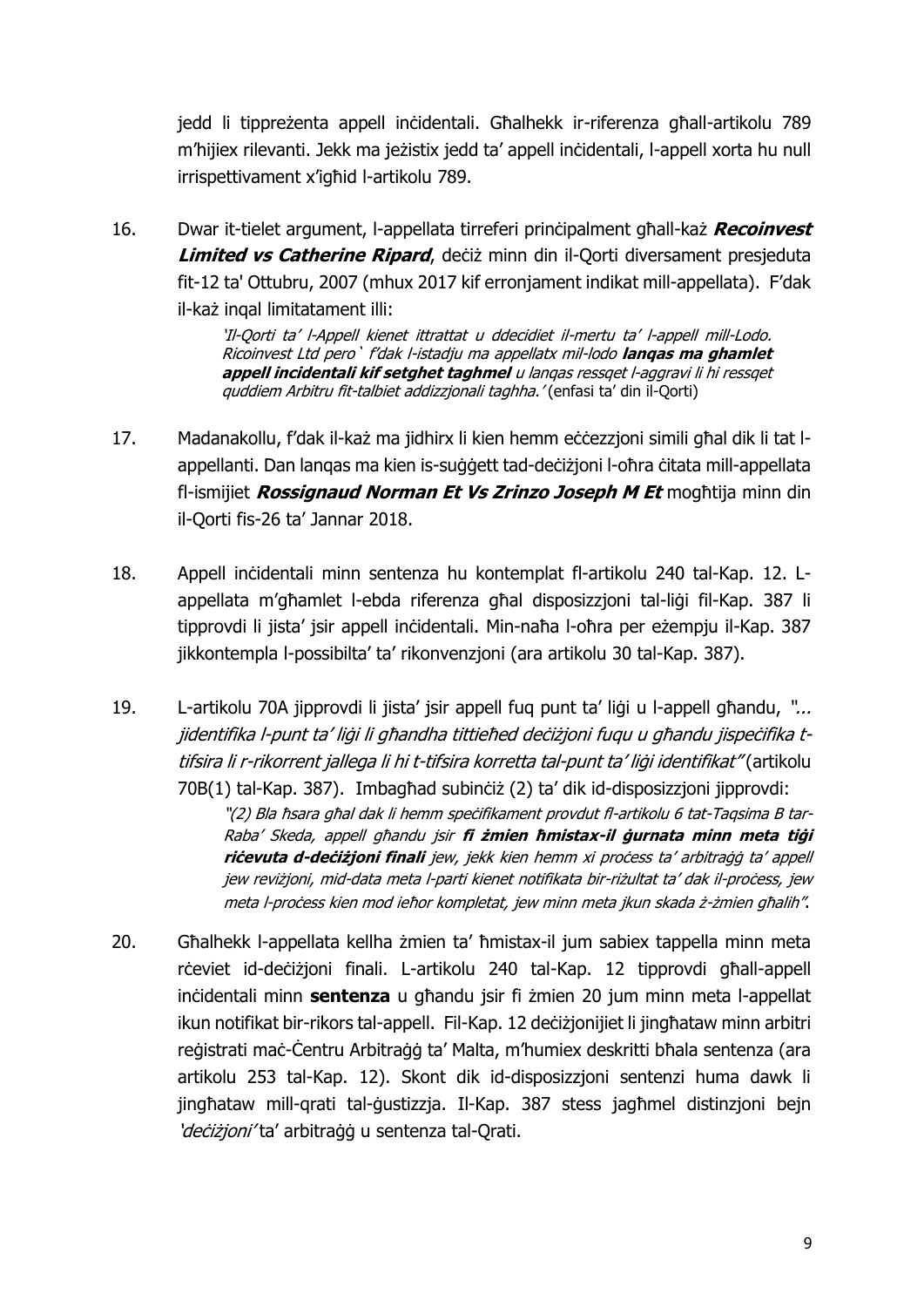- 21. L-appellata ippreżentat l-appell inċidentali sbatax-il ġurnata wara n-notifika tarrikors tal-appell. Bir-raġunament tal-appellata jkun ifisser li filwaqt li l-appellant għandu biss 15 il-jum sabiex jappella, l-appellat għandu 20 jum sabiex jipproponi appell inċidentali. Il-qorti taraha stramba li l-leġislatur seta' kellu l-intenzjoni li lappellant ikollu inqas żmien sabiex jappella minn min jipproponi appell inċidentali.
- 22. Magħmula dawn il-konsiderazzjonijiet hi l-fehma tal-qorti li appell inċidentali ma jeżistix taħt l-Att dwar l-Arbitraġġ (Kap. 387).
- 23. Pero' fil-każ in eżami jirriżulta li għalkemm it-Tribunal tal-Arbitraġġ ta' deċiżjoni fit-13 ta' Mejju 2016, liema deċiżjoni ġiet notifikata lill-partijiet fit-23 ta' Awissu 2016 u hija s-suġġett tal-appell prinċipali u l-appell inċidentali in kwistjoni, fis-6 ta' Settembru 2016 kull wieħed mill-partijiet ippreżenta rikors sabiex korrezzjoni fid-deċiżjoni. Da parti tagħha l-intimata talbet li jiġi deċiż il-kap tal-ispejjeż stante li l-lodo ma kienx ikopri dan l-aspett, filwaqt li r-rikorrenti talbet korrezzjoni filkalkolu stante li s-somma ta' retention money fl-ammont ta' €88,398.46, ammess bħala dovut mill-Enemalta, ma kinitx inkluża fid-deċiżjoni tat-Tribunal tal-Arbitraġġ. B'deċiżjoni tal**-20 ta' Diċembru 2016** t-Tribunal tal-Arbitraġġ ordna korrezzjoni. Għalhekk skont l-artikolu 70B tal-Kap. 387 it-terminu tal-appell ma jistax jitqies li ddekorra qabel dakinhar.
- 24. Għal din ir-raġuni, l-appell tal-appellata ser jiġi kkunsidrat. Hu veru li l-appell ma sarx permezz ta' rikors, madankollu il-forma mhu ta' l-ebda preġudizzju għallappellanti li talbet in-nullita' (artikolu 789(1)(c) tal-Kap. 12 li rrispettivament japplikax jew le għal finijiet ta' proċeduri ta' arbitraġġ, jipprovdi għall-prinċipju li bih issir ġustizzja fil-meritu).
- 25. Għaldaqstant, ticħad l-eċċezzjoni.

#### **APPELL TAR-RIKORRENTI.**

26. Fir-rigward ta' l-ispejjeż addizzjonali, id-deċiżjoni tat-Tribunal tal-Arbitraġġ tipprovdi:

> 'Enemalta is claiming compensation for such additional costs incurred by it when it instructed Polidano Brothers Ltd to carry out the works which had been left undone by SIL on the date of termination of the Contract. The amount claimed is €1,622,672.72 being the difference between the amount paid out to Polidano, namely €3,168,182.15 and the amount actually due to SIL for the same works had they been carried out it according to the Contract, namely €1,629,029.43.

SIL is objecting to this amount for the following reasons: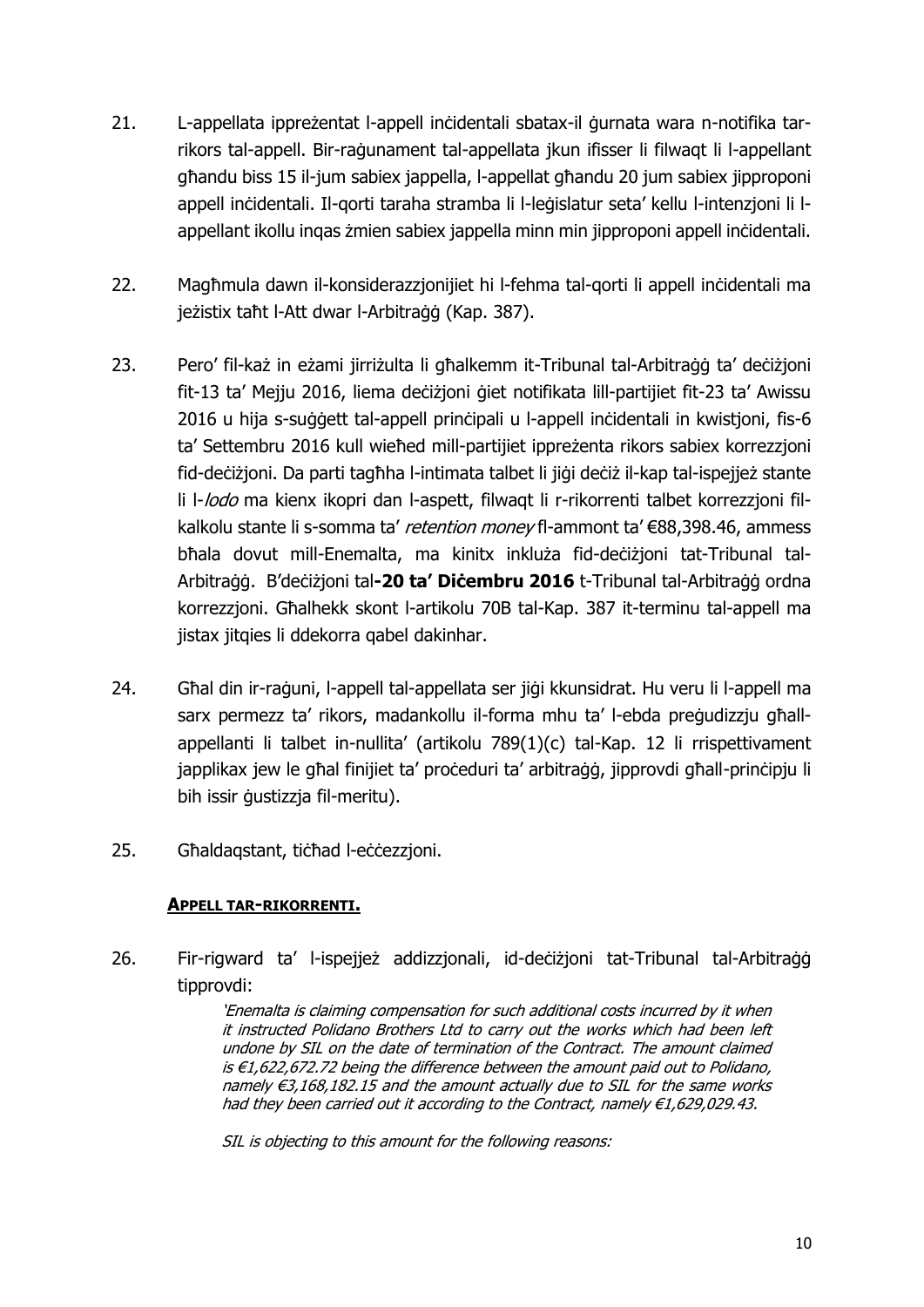a) The works were given to Polidano by Direct Order without respecting Public Procurement Regulations as laid down in Subsidiary Legislation 174.04. Moreover the involvement of the Director of Contracts by Enemalta was irrelevant and unnecessary.

b) The manner in which Polidano carried out the works, using a Tunnel Boring Machine instead of a Road Header, unnecessarily increased the costs of the works in that Polidano had to fill in the bottom part of the tunnel (now being of a circular shape) as against the method used by SIL, which did not require such additional work.

Enemalta correctly submitted in reply, that Subsidiary Legislation 174.04, above mentioned, lists Enemalta Corporation as one of the Contracting Authorities, (vide Schedule 2), covered by the said regulations. Consequently it requires the intervention of the Department of Contracts, and in particular, the Director of Contracts, when awarding contracts to the public as specified in the said Regulations. In fact the proviso to Article 37(1) of the said Regulations states that "public contracts required by those contracting authorities listed in Schedule 2, shall be issued, administered and determined by the Department of Contracts…" This intervention, in fact, is apparent in the introductory part of the Tender document where the Director of Contracts and Public Procurement Regulations are specifically mentioned.

Having established the right of the Director of Contracts to be involved in the public procurement of contracts for the execution of works or supply of services to Enemalta as a Contracting Authority, it must be said that the Regulations above mentioned do not provide for the situation which resulted following the termination of the Contract granted to SIL. The Director of Contracts, in fact, does not seem to have been given the power to intervene when a public contract has been terminated prematurely. When Enemalta terminated the contract awarded to SIL this brought about a situation where Enemalta, as a contracting authority, had a project which had been and now could be the subject of a new public contract for the excavation of the remaining one and a half kilometre of tunnel which had been left undone by SIL. The said works were certainly of a value in excess of  $E120,000$  and therefore the procurement of the necessary works "shall be made by public contract after a call for tenders in accordance with these regulations"(Art. 25(1) Of the Public Procurement Regulations). It follows that no excuse or reason could be brought forward to justify the granting of a Direct Order to Polidano Brothers Ltd, "without recourse to a prior call for competition" (Art. 2 of the said Regulations) and thereby dispensing with the requirements of a "contest" "pursuant to a formal notice or an E.U. notice." (also Art 2) as laid down in the Procurement Regulations.

Enemalta are claiming payment of the sum above mentioned by way of damages after they were in breach of the Procurement Regulations by awarding the contract to Polidano Bros by means of a Direct Order. This should not and cannot be allowed because if it were allowed, the undersigned would be sanctioning a state of illegality. Enemalta should therefore have either approached the tenderer next in line or issued a new call for tenders. The argument that a new call for tenders would have taken a long time is irrelevant as this is required by law. The argument that the tenderer next in line would not have accepted because of the time which had elapsed, which, naturally, would have had an effect on the tender price, is not acceptable as this contractor was never approached and so we cannot assume that he would have refused.

The law provides that where any person fails to discharge an obligation which he has contracted, he shall be liable in damages both for non performance of the obligation and were competent, for the delay in the performance thereof.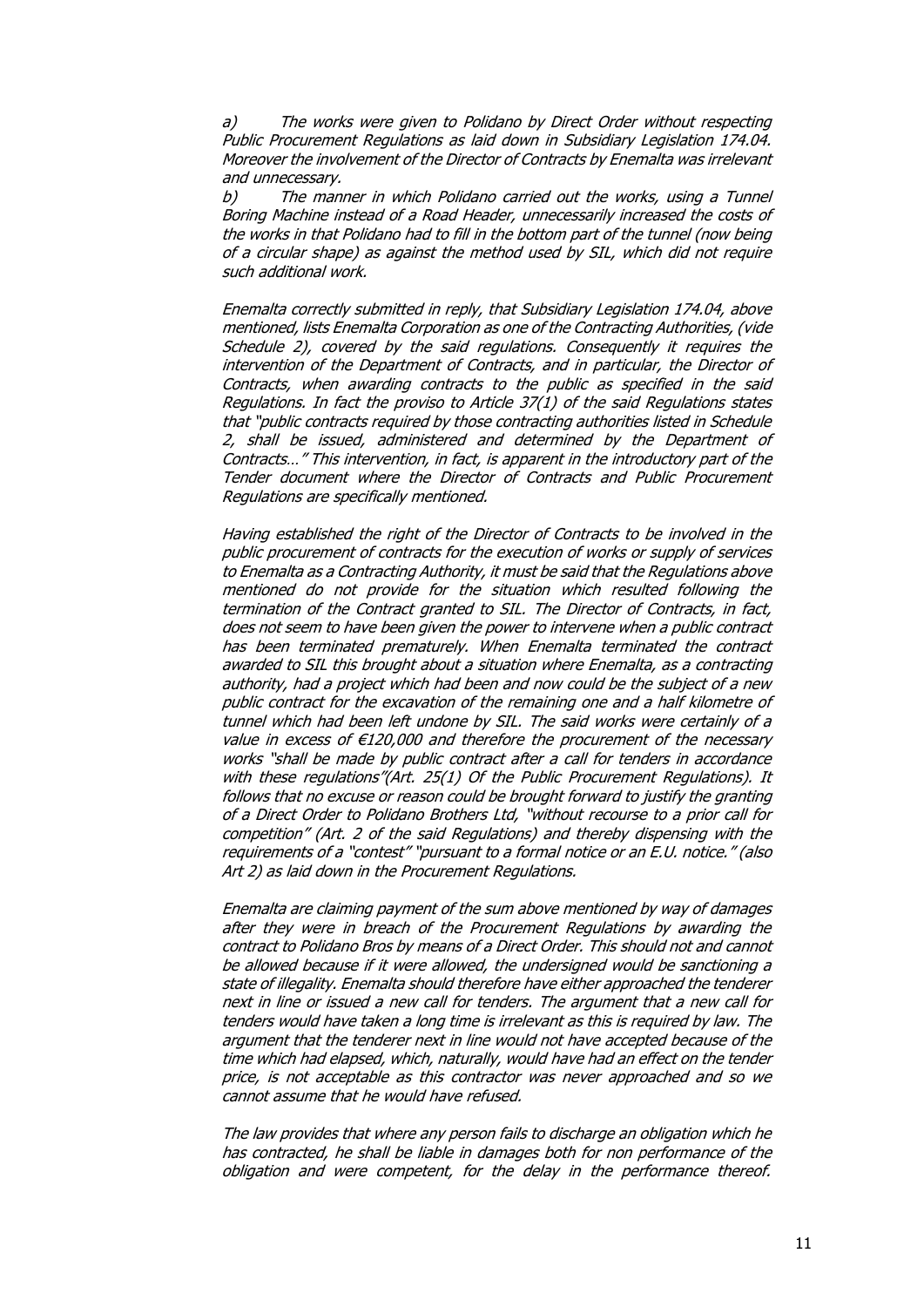Nevertheless this principle shall always respect the legal maxim that the injured party should do his utmost to minimise the damages suffered. In view of this the undersigned feel, that now, that the works have been carried out and the option of issuing another call or asking the tenderer next in line, to carry out the works, is no longer available, the compensation due to Enemalta for the extra costs incurred in carrying out the additional works should be calculated by comparing the price offered by the tenderer next in line with that offered by SIL taking into consideration the certified amount due to SIL for the works performed prior to the termination of the contract.

On the 1st August 2008 Edward Schembri, on behalf of SIL sent a note to Enemalta Corporation wherein it is stated that SIL "offer(s) to execute and maintain the whole of the said works in conformity with the said Conditions of Contract, Specifications and Schedules for the sum of €3,240,984.82 (including VAT)." As stated above SIL only executed part of the contract and was certified as being owed by Enemalta €1,260,000. Consequently pricewise SIL did not carry out 61% of the contract.

According to the submissions by Enemalta the difference between the offer made by SIL and the 2nd tenderer was in the region of  $\epsilon$ 1,700,000. Hence the total amount offered by the second tenderer must have been in the region of €4,940,984. Sixty one percent of the amount offered by the second tenderer amounts to  $\epsilon$ 3,014,000. Consequently if from this amount we are to deduct the remaining balance due to SIL, had he carried out the works, namely €1,980,984, the additional cost to Enemalta, if the second tenderer were chosen, would amount to **€1,033,016**. This is the amount due to Enemalta in respect of additional costs above mentioned.'

- 27. Permezz tal-ewwel aggravju tagħha, is-soċjetà appellanti tilmenta li t-Tribunal żbalja meta ddeċieda illi Enemalta are entitled to recover  $\epsilon$ 1,033,016 for additional works carried out following the termination of the contract u dan ghassegwenti raġunijiet:
	- (a) li x-xogħlijiet addizzjonali in kwistjoni ngħataw lil terz (Polidano Brothers) a bażi ta' kuntratt li l-istess Tribunal irritjena li huwa illegali u li kwindi sar a riskju tal-Enemalta. Hemm fl-opinjoni tal-esponenti kontradizzjoni evidenti fis-sens li jekk il-kuntratt gie kategorizzat bħala illegali allura ebda parti min-nefqa mhi rekuperabbli;
	- (b) li mingħajr preġudizzju għal dan, it-Tribunal Arbitrali naqas milli jikkunsidra il-punt imqajjem minn din il-parti li fil-fatt ix-xogħlijiet li saru mit-terz kienu materjalment differenti minn dak li kellu jwettaq l-appellant skont il-kuntratt oriġinali u li kwindi d-differenza fil-ħlas tax-xogħlijiet differenti ma jistax jiġi klassifikat bħala dannu soffert;
	- (c) li mingħajr preġudizzju għas-suespost, li ma saritx prova skont il-liġi dwar id-danni li l-Enemalta kienet qegħda titlob taħt dan il-kap;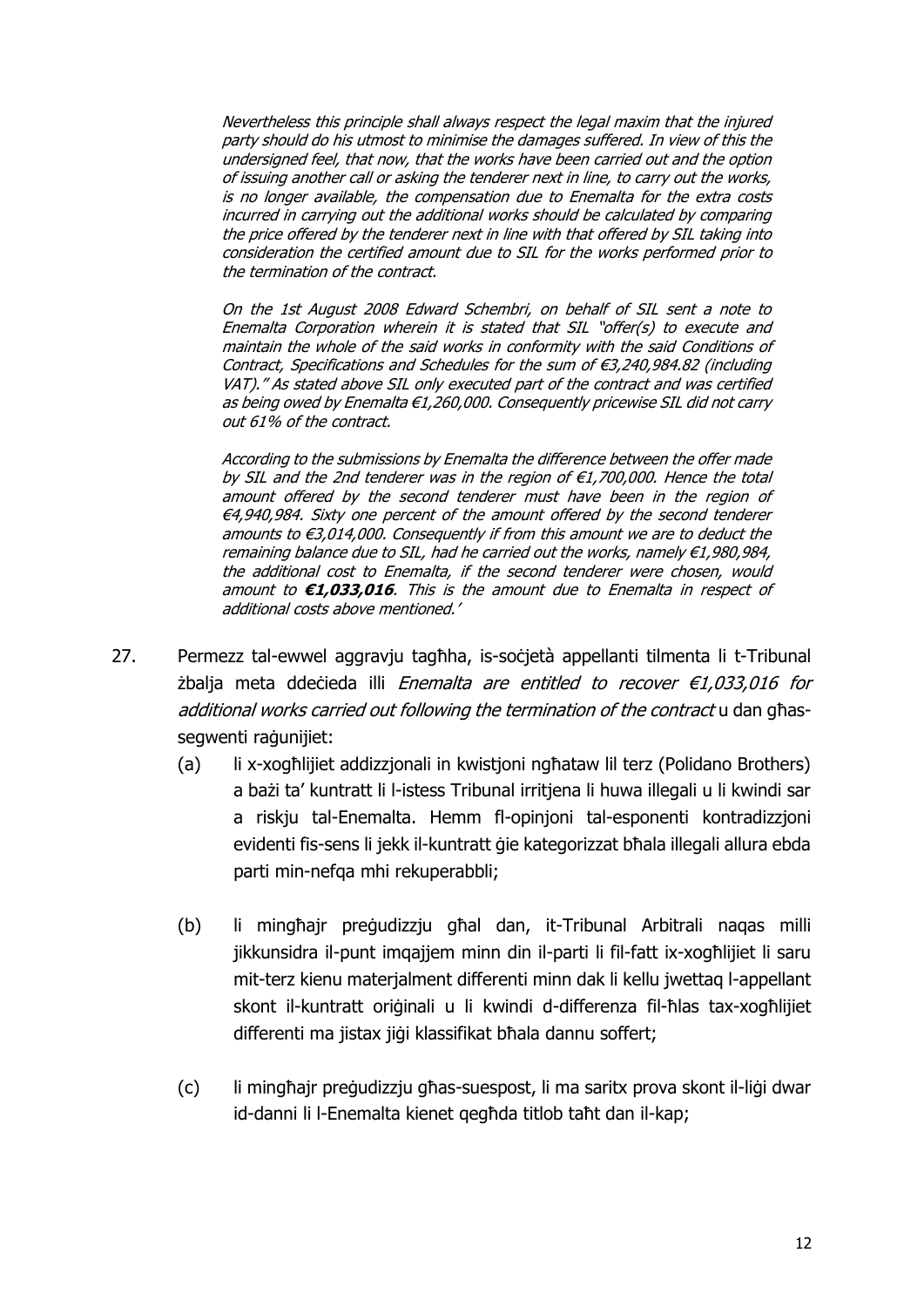- (d) li, dejjem mingħajr preġudizzju għas-suespost, għandu jirriżulta li lklawsoli kontrattwali premessi milli-arbitri fid-deċiżjoni tagħhom ma jagġtux id-dritt lill-Enemalta li tirkupra dawn l-ispejjeż; u
- (e) li fl-aħħar nett u dejjem mingħajr preġudizzju għas-suespost, dwar illikwidazzjoni tad-dannu reklamat mill-Enemalta, irriżulta li l-membri teknići tat-Tribunal ma qablux beiniethom dwar il-kwistioni tal-likwidazzioni ta' dawn id-danni u għalkemm huwa minnu li d-deċiżjoni ttieħdet minn żewġ membri minn tlieta, tenut kont anke taċ-ċirkostanzi indikati mid-dissenting arbitrator, ma huwiex ġust u lanqas skont il-liġi li titħalla d-deċiżjoni fuq dan il-punt kif deċiż mill-arbitri.
- 28. Taħt il-paragrafu **(a)** l-appellanti ssostni li **l-Enemalta ma tistax tibbaża rrikonvenzjoni għad-danni fuq kuntratt illegali**. Sostanzjalment issostni li ladarba it-Tribunal tal-Arbitraġġ iddetermina li bħala stat ta' fatt it-tieni kuntratt mogħti lil Polidano Bros kien wieħed illegali, b'applikazzjoni tal-massima legali ex turpi causa non oritur actio, l-ebda parti mill-ispejjeż li għamlet l-Enemalta ma tista' tkun irkuprata minnha. Issostni li dak il-prinċipju hu wieħed assolut u la jipprovdi eċċezzjonijiet u lanqas ma jipprovdi għal xi possibilità ta' likwidazzjoni artifiċjali bl-għan illi jingħata kumpens lil min ikun aġixxa illegalment.
- 29. Il-gorti ma taqbilx mar-raġunament tal-appellanti. Il-fatt li t-Tribunal tal-Arbitraġġ ikkonkluda li l-kuntratt li ngħata lil Polidano ma kellu qatt jingħata b'direct order iżda wara sejħa għal tenders, ma jfissirx li l-ebda ammont ma kien dovut lillappellata. It-Tribunal tal-Arbitraġġ ta spjegazzjoni ċara ta x'wasslu biex jillikwida s-somma ta' €1,003,016 f'danni (ara paġni 22 sa 23 tad-deċiżjoni). Kif tajjeb osserva t-Tribunal:

"The law provides that where any person fails to discharge an obligation which he has contracted, he shall be liable in damages both for non performance of the obligation and where competent, for the delay in the peformance thereof. Nevertheless this principle shall always respect the legal maxim that the injured party should do his utmost to minimize the damages suffered. In view of this the undersigned feel, that now, that the works have been arried out and the option of issuing another call or asking the tenderer next in line, to carry out the works, is no longer available, the compensation due to Enemalta for the extra costs incurred in carrying out the additional works should be calculated by comparing the price offered by the tenderer next in line with that offered by SIL taking into consideration the certified amount due to SIL for the works performed prior to the termination of the work".

30. Hu ovvju li gialadarba l-appellanti kienet in breach tal-obbligi tal-kuntratt ta' appalt u l-appellata kienet ġustifikata li tittermina l-appalt, kellha jedd tippretendi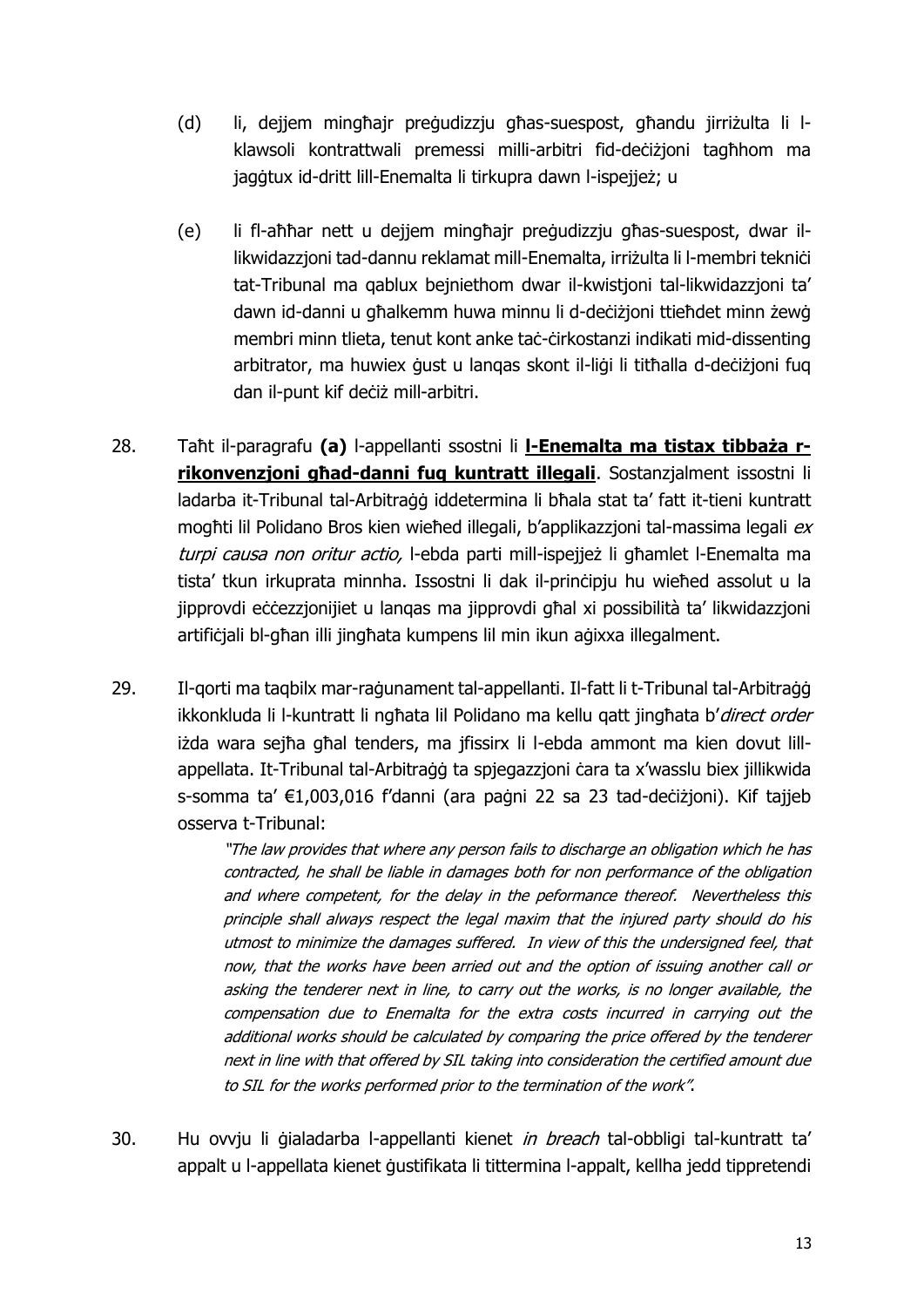d-danni mingħand l-appellanti. Danni li jinkludu l-ispiża żejda li l-appellanti kellha tinkorri sabiex jitlesta l-proġett. Il-fatt li t-Tribunal tal-Arbitraġġ ikkonkluda li lkuntratt li ngħata lil Polidano Brothers Ltd kien illegali minħabba li ngħata by direct order, ma jfissirx li l-appellata kellha tagħmel tajjeb għall-ispiża żejda konsegwenza tal-breach of contract min-naħa tal-appellanti. Dak m'huwiex il-mod kif issir il-ġustizzja. Meta tikkunsidra li l-appellanti għamlet l-offerta tagħha filbidu ta' Ġunju 2008 u fl-20 ta' April, 2012 l-Enemalta tterminat il-kuntratt ta' appalt, probabbilment l-appellata kien ser ikollha tħallas iktar spejjeż sabiex jitlesta x-xogħol li m'għamlitx l-appellanti. It-Tribunal tal-Arbitraġġ għamel ilkalkoli fuq it-tieni l-aħjar offerta li saret wara dik tal-appellanti, u llikwida danni fl-ammont ta' €1,033,016. Il-qorti ma tista' tara xejn ħażin fl-eżerċizzju li għamel it-Tribunal u f'kull każ m'hemmx aggravju dwar il-metodu li wża t-Tribunal biex illikwida dik is-somma. Dan apparti li fl-eżerċizzju ta' likwidazzjoni t-Tribunal ma ddetermina l-ebda punt ta' liġi, u għalhekk il-metodu li ntuża mhuwiex appellabbli (artikolu 70A tal-Kap. 387).

- 31. **It-tieni ilment** tal-appellanti hu li x-xogħol li sar mit-terz kien materjalment differenti minn dak li kellu jwettaq l-appellanti skont il-kuntratt oriġinali, u għalhekk id-differenza fil-ħlas ta' xogħlijiet differenti ma jistax ikun klassifikat bħala danni. L-appellanti targumenta li x-xogħlijiet li twettqu minn Polidano Brothers Limited ma kinux 'l-istess xoghlijiet originarjament prospettati'. Aggravju li hu fuq punt ta' fatt, li dwaru m'hemmx jedd ta' appell (ara artikolu 70A(3) tal-Kap. 387). Il-qorti ma tistax tiddeċiedi dan l-aggravju jekk ma tikkunsidrax il-provi. Eżerċizzju li ma jistax isir ġialadarba appell jista' jsir biss fug punt ta' liġi tax-xorta li jissemma fl-artikolu 70A(3) u li ma jinkludix apprezzament mill-ġdid tal-provi. Tant dak l-aggravju hu fuq punt ta' fatt, li l-appellanti għamlet riferenza għall-provi, minn fejn issostni li rriżulta li "*meta l-Enemalta tat it-tieni* kuntratt lil Polidano Bros, hija bidlet il-proġett radikalment".
- 32. **It-tielet ilment** hu li, "... ma saritx prova skont il-liġi dwar id-danni li l-Enemalta kienet gegħda titlob taħt dan il-kap" fir-rigward ta' €1,033,016 bħala additional works carried out following the termination of the contract. Hawn ukoll ma jeżistix punt ta' liġi li dwaru jista' jsir appell. Dik hi materja ta' provi, li bilfors tinvolvi lapprezzament tagħhom. Jekk il-qorti kellha tagħmel eżerċizzju simili tkun qegħda tippermetti appell fuq punt ta' fatt, meta jeżisti **biss** jedd ta' appell fuq punt ta' liġi li jkun ġie determinat mit-Tribunal.
- 33. **Ir-raba' ilment** tal-appellanti hu li l-klawżoli kuntrattwali ma jippermettux lil Enemalta sabiex tirkupra dawk l-ispejjeż. Fin-nota tal-10 ta' Mejju 2019 dak laggravju ģie spjegat hekk, 'll-klawsoli kuntrattwali jipprekludu lill-Enemalta li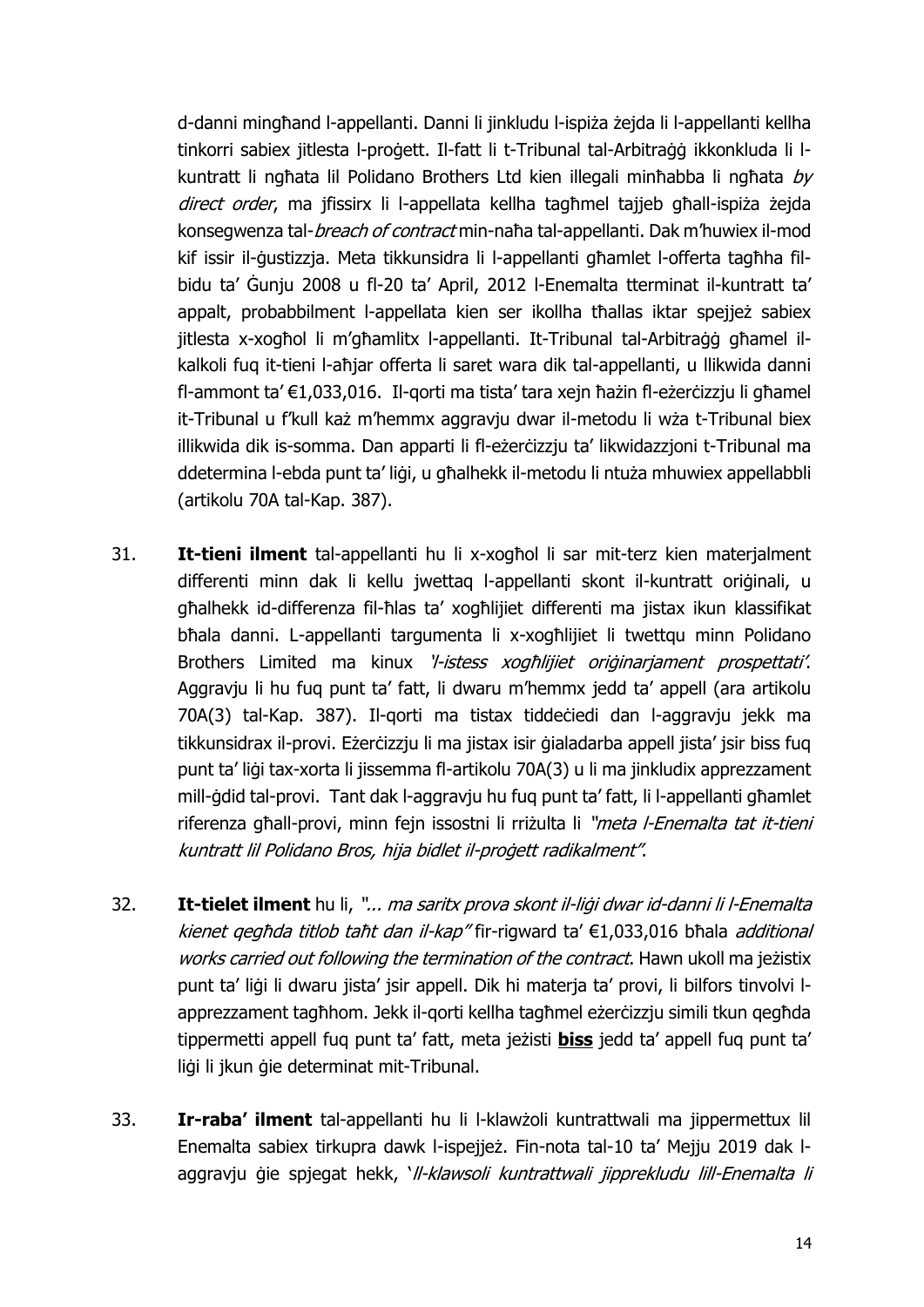tirkupra danni ulterjuri ladarba imponiet il-penall. Sostanzjalment tikkontendi li klawżola 17 tal-General Conditions for the Execution of Works in Malta tipprovdi penali ta' €58 għal kull jum dewmien sa massimu ta' 10% tal-valur tal-kuntratt filwaqt li klawżola 18 tipprovdi għall-possibiltà li jintalbu danni mingħand ilkuntrattur f'każ li jiġi tterminat. B' referenza għal-artikolu 1120 tal-Kap. 16 tikkontendi li ladarba l-penali huma danni pre-likwidati ntiżi sabiex jagħmlu tajjeb għad-danni sofferti, l-applikazzjoni tal-penali teskludi danni a tenur tal-klawsoli 17 u 18 u vice versa. L-appellanti tgħid li fil-fatt il-klawżola 19 tal-istess General Conditions tipprovdi għall-possibilità ta' talba ta' danni u penali fl-istess wagt għaċ-ċirkostanzi limitati ta' abbandun ta' xogħol da parti tal-kuntrattur li ma kienx il-każ u lanqas ma hemm allegazzjoni f'dan is-sens. Tilmenta li t-Tribunal Arbitrali naqas għal kollox li jqis dan l-argument liema kwistjoni ġiet evitata peress li effetivament l-ebda penali ma ngħataw lill-Enemalta. Iżda tinsisti li din il-kwisjtoni ma setgħatx tiġi evitata għaliex it-Tribunal kellu f'kull każ jiddeċiedi jekk lappellata setgħatx titlob danni u penali kumulattivament.

- 34. Da parti tagħha l-appellata wieġbet li l-klawżola applikabbli li tirregola l-penali mhix dik ċitata mis-soċjetà appellanti fir-rikors tal-appell iżda hija l-klawżola 10.2 ta' Section A1 fil-General Requirements li tistipula illi "A penalty clause of €25 per day inclusive of Sundays and Public Holidays will be imposed on the Contractor for failing to complete the Contract by the time stated in his tender offer.' Filfehma tal-appellata hija din il-klawżola li tirregola għal penali għal dwemien biss u tipprevali fuq il-klawżola 17. Għalhekk, m'huwiex minnu li l-penali u d-danni huma reklamabbli fl-alternattiv stante li l-penali għal dewmien ma jipprekluduwhiex milli tirreklama ukoll spejjeż oħra li hi nkorriet per konsegwenza tat-terminazzjoni. Tgħid li fil-fatt, l-artikolu 1133 tal-Kap. 16 tal-Liġijiet ta' Malta jagħmilha ċara illi d-debitur tal-obbligazzjoni għandu jkun ikkundannat għaddanni, sew minħabba nuqqas mill-eżekuzzjoni tal-obbligazzjoni kemm ukoll minħabba d-dewmien fl-eżekuzzjoni tagħha. Tikkonkludi għalhekk li l-appaltant jista' jitlob, kumulattivament, danni għall-inadempjenza kuntrattwali u penali għad-dewmien. Tgħid li l-ispejjeż addizzjonali huma ukoll legalment reklamabbli ai termini tal-artikolu 1640(3) tal-Kap. 16. F'dan is-sens tirreferi għall-dak deċiż mill-Prim' Awla tal-Qorti Ċivili fl-14 ta' Jannar 2016 fil-każ fl-ismijeit **Charles Elia Muscat et vs Elton Debono**.
- 35. It-Tribunal tal-Arbitraġġ iddeċieda:

'Enemalta is claiming compensation in terms of the Penalty Clause for delays in the execution of the works calculated on the days of Stoppages (less one month for which Enemalta is accepting liability). This claim amounts to  $\epsilon$ 9,775.

The Contract speaks of this type of damages both in Section  $AI - General$ Requirements where Article 10.2 specifically lays down that: "A penalty clause of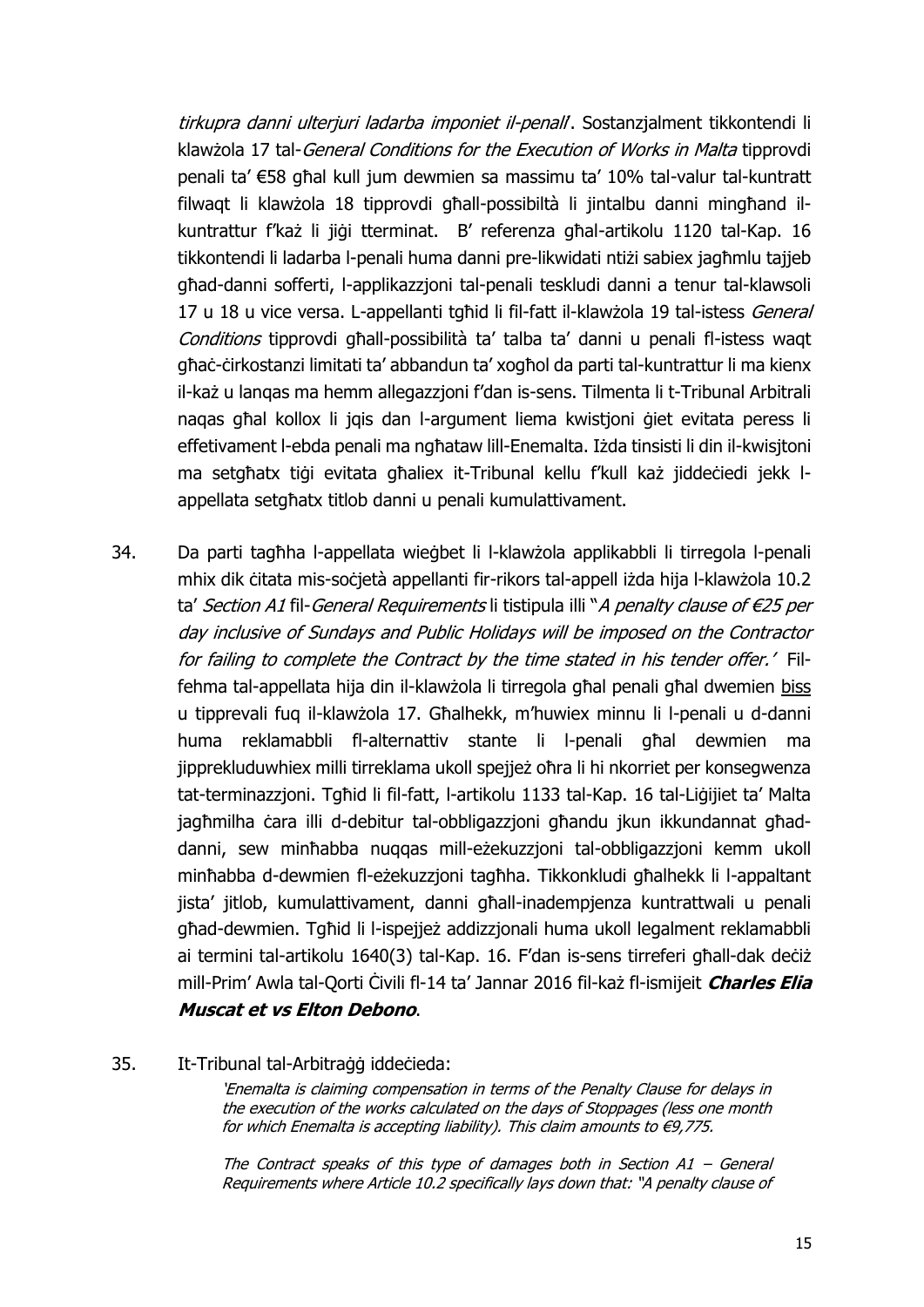€25 per day inclusive of Sundays and Public Holidays will be imposed upon the Contractor for failing to complete the contract by the time stated in his tender offer." (p. 20). As well as in clause 17 of the General Conditions of Contract for the Execution of Works in Malta attached to the Contract, where it is laid down that "If the work is not completed and delivered within the time specified in the contract, the Contractor shall be liable to a penalty of €58 per diem or the equivalent of one percent (1%) per week ........." Clause 23 of the General Conditions, however, disposes of this apparent discrepancy by stating that "Should there be any discrepancy between the General Conditions and any Special Conditions or Specification of any contract, the special conditions or specifications shall be followed in preference to the General Conditions." It follows that Enemalta was correct in applying the penalty clause mentioned in paragraph 10.2 mentioned above.

The Penalty Clause forms part of the contract and is meant to compensate the owner for any delay which might occur in the completion of the works and the delivery thereof. In this case Enemllta is claiming compensation for delays without any specific relationship to the completion of the project as the Contract was terminated prematurely. The Contract having been terminated, the Contractor was placed in a situation where he could never complete the works, so, one may ask, how can damages for delay in completion be computed. The situation presented by what happened in this particular instance is reflected in what is summed up in the judgement delivered on the 31st October 2001 by Mr Justice Joseph R. Micallef sitting in the First Hall Civil Court in the case "Mario Galea et vs Renald Casha". The Court held that: "Minhabba li l-klawżola penali hija accessorja ghall-ftehim ewlieni, jekk kemm-il darba l-ftehim ewlieni jintemm, tintemm mieghu l-imsemmija klawżola b'effett minn dak inhar li jintemm il-ftehim li hija taghmel parti minnu. Mat-tmiem taghha, jieqfu wkoll l-effetti taghha, billa la darba l-obbligazzjoni li kienet intalbet ma hijiex mistennija li tigi izjed imwettqa minhabba l-hall tal-ftehim, daqstant iehor ma jaghmilx sens li jibqghu fis-sehh leffetti ta' klawżola li tikkastiga d-dewmien fit-twettiq ta' dik l-obbligazzjoni."

In view of the above the damages being claimed by Enemalta for delays cannot be allowed.'

36. L-artikolu 1120 tal-Kap. 16 jipprovdi kif ġej:

'1120. (1) Il-penali hija l-kumpens tal-ħsara li jbati l-kreditur minħabba nnuqqas tal-esekuzzjoni tal-obbligazzjoni prinċipali.

(2) Il-kreditur jista' jaġixxi għall-esekuzzjoni tal-obbligazzjoni prinċipali minflok ma jitlob il-penali li fiha jkun waqa' d-debitur.

(3) Hu ma jistax jitlob il-ħaġa prinċipali u l-penali flimkien, ħlief meta l-penali tkun ġiet miftiehma għad-dewmien biss.'

- 37. Fil-fehma ta' din il-Qorti, dan l-artikolu ma jistax jinftiehem fis-sens illi ndipendentement minn dak deċiż fil-lodo, it-talba għal danni u penali b' mod kumulattiv tirrendi l-istess bħala insostennibbli a priori, kif jidher li qegħda tippretendi l-appellanti.
- 38. Jirriżulta li rrispettivament minn dak mitlub mill-appellata fir-rikonvenzjoni, it-Tribunal tal-Arbitraġġ **ċaħad a priori t-talba għall-penali**. Għalhekk, hija lfehma ta' din il-Qorti li kwalsiasi deċiżjoni dwar jekk setgħux jintalbu u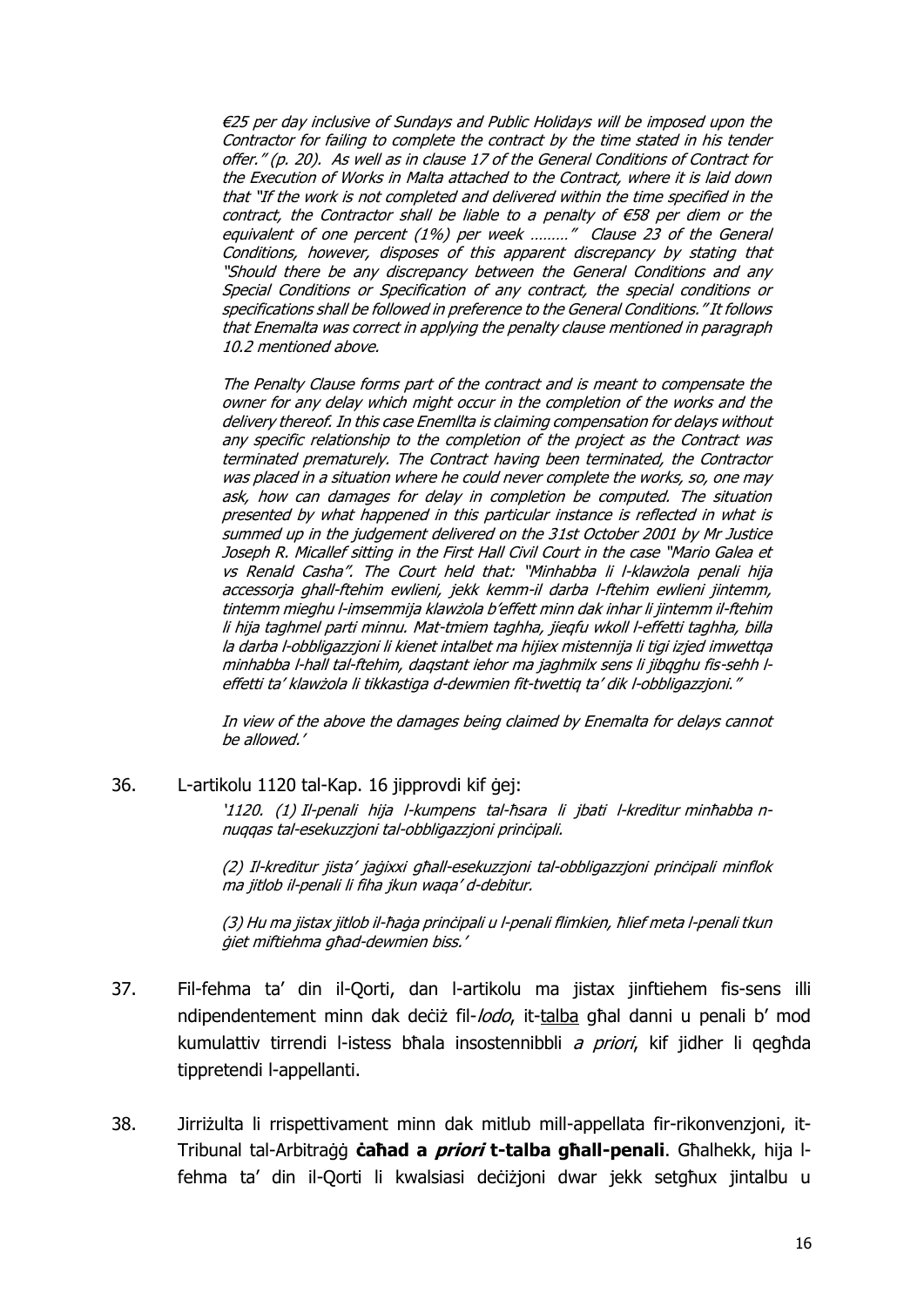konsegwentement jiġu akkordati danni u penali kumulattivament, kif sostnut millappellata, jew alternattivament, kif sostnut mill-appellanti, kien ikun biss eżerċizzju akkademiku.

- 39. F'kull każ l-appellanti xorta m'għandhiex raġun. It-tielet subinċiż tal-artikolu 1120 tal-Kap. 16 jagħmilha ċara li l-ħaġa prinċipali u l-penali flimkien ma jistgħux jintalbu flimkien **ħlief meta l-penali tkun ġiet miftiehma għad-dewmien biss**. Dan huwa l-każ preżenti.
- 40. Kif diġa ingħad aktar 'l fuq, il-klawżola applikabbli u li taħta qed tiġi avvanzata lpretensjoni tal-appellata għall-penali, ossija l-klawżola 10.2 ta' Section A1 fil-General Requirements, tistipula illi:-

"A penalty clause of €25 per day inclusive of Sundays and Public Holidays will be imposed on the Contractor **for failing to complete the Contract by the time stated in his tender offer**.'

- 41. Huwa manifest li r-rikonvenzjoni għall-penali hija għalhekk għal dewmien biss. It-talbiet l-oħra tal-appellata għal danni m'humiex għad-dewmien per se iżda għal spejież addizzionali sabiex ix-xogħol li oriġinarjament kellu jitwettag millappellanti sar minn kuntrattur ieħor, danni għal xogħol ħażin, u ħsarat. Għaldaqstant, tiċħad ir-raba' aggravju.
- 42. **Il-hames ilment** hu li l-membri teknici tat-Tribunal ma qablux bejniethom dwar il-kwistjoni tal-likwidazzjoni tad-danni u għalkemm huwa minnu li d-deċiżjoni ttieħdet minn żewġ membri minn tlieta, tenut kont ukoll taċ-ċirkostanzi li issemmew mid-*dissenting arbitrator*, ma huwiex gust u langas skont il-ligi li titħalla d-deċiżjoni fuq dan il-punt kif deċiż mill-arbitri.
- 43. L-artikolu 44(4) tal-Kap. 3787 jipprovdi li: 'Deċiżjoni għandha tkun iffirmata mill-arbitri u għandu jkun fiha d-data meta u l-post fejn jitqies li tkun ingħatat id-deċiżjoni. Meta jkun hemm tliet arbitri u wieħed minnhom jongos milli jiffirma, id-deċiżjoni għandu jkun fiha r-raġuni għal dak in-nuqqas ta' firma.'
- 44. Il-fatt li ngħatat *dissenting opinion*, ma jfissirx li d-deċiżjoni kellha tkun skont dik l-opinjoni.
- 45. L-appellanti tippretendi li din il-Qorti għandha tħassar id-deċiżjoni appellata abbażi ta' tali *dissenting opinion.* Fil-fehma tal-Qorti dik mhi xejn għajr stedina sabiex tagħmel apprezzament tal-fatti mill-ġdid u tasal għall-konklużjoni li hi konformi ma' dik l-opinjoni. Dan m'huwiex possibbli. Id-dissenting opinion hi bażata fuq il-fatt li: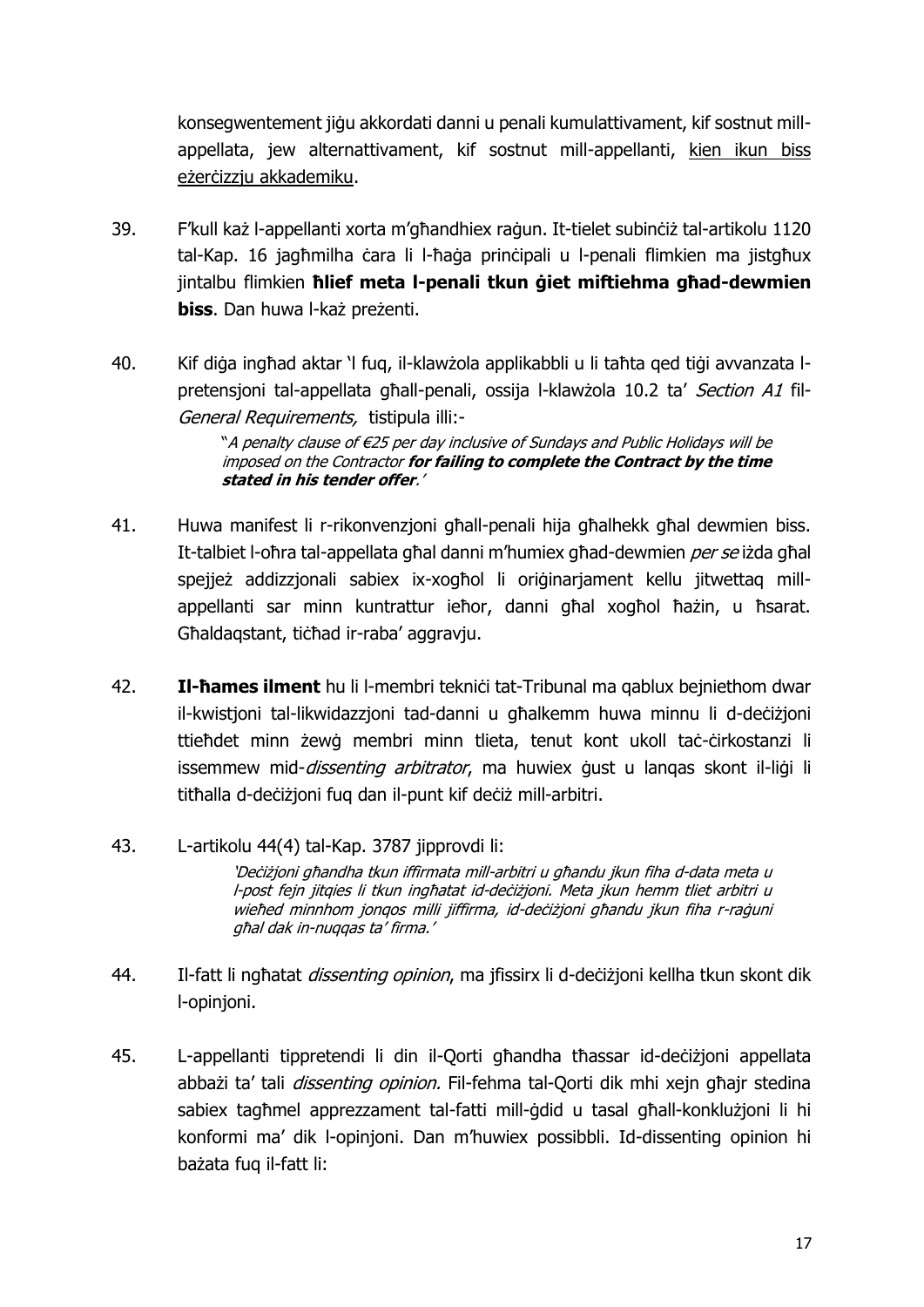"1. The Award does not take into sufficient account delays during the course of the works that cannot be attributed to the Contractor. These include such extra work as the detailed surveys (much more detailed than the indicative sections/plans of the tender) that are necessary for the Contractor to do the Setting-out as specifically required in the contract. Also, delays due to the encountering of rock faults/dangerous fissuring cannot be attributed to the Contractor considering that scarce technical data was made available at tender stage. Similarly, the sewer leak and re-mobilisation shift to the Pembroke entrance, in my opinion, are not attributable to the Contractor. These should reflect in the quantification at page 23 as shown below".

- 46. L-opinjoni hi bażata fuq apprezzament ta' provi, u l-liġi tipprekludi appelli fuq punti ta' fatt. Għaldaqstant, tiċħad ukoll dan l-aggravju.
- 47. **L-appellanti tilmenta wkoll** li t-Tribunal tal-Arbitraġġ żbalja meta ddeċieda li l-final bill sar finali skont l-artikolu 18 tal-General Conditions of Contract, u kkonkluda li ma kellux għalfejn jidħol fil-bqija tal-kont mitlub mill-appellanti. Tikkontendi li ladarba l-partijiet qablu li jissottomettu d-diżgwid ta' bejniethom quddiem it-Tribunal il-partijiet qablu li jissottomettu l-kwistjonijiet kollha kemm legali u kif ukoll teknići guddiem l-istess Tribunal Arbitrali. Tgħid li naturalment, il-kwistjonijiet teknići kienu jinkludu wkoll il-valutazzjoni tax-xogħol.
- 48. Dwar il-valur tax-xogħol imwettaq mill-appellanti qabel it-terminazzjoni, iddeċiżjoni appellata tgħid is-segwenti:

#### '**Balance due to SIL**

There seems to be a discrepancy between what SIL billed Enemalta for works carried out up to date of termination of the Contract and the certified amount which the employer accepted. SIL claims that the value of work performed up to termination date amounts to  $\epsilon$ 1,478,534.93. The amount certified by Enemalta totals €1,261,923.03. The figure claimed by SIL appears on Doc. SIL-25, which document was prepared by Architect Mark John Scicluna and lays down in detail the various works and other items for which the claimant company was expecting payment. Document SIL-018 entitled "Comparison between Bills and Payments amounts and dates" gives the amount for "Cumulative Payments" at €883,894.64 thereby showing a balance due to SIL of €594,640.29.

Architect Martin Attard Montalto, on behalf of Enemalta, filed a copy of a letter which had been sent by Architect Gail Woods to SIL on the 30th August 2012 (Vide Doc. MAM4.c.1) wherein it is stated that the Enemalta architect had measured the works carried out giving a total of €1,261,923.03. Consequently, according to Enemalta, the outstanding balance due to SIL for works carried out amounts to €378,028.39.

It must be pointed out that there is no apparent disagreement between the parties on the amount already paid to SIL. In fact both parties agree that up to the date of termination SIL had received the sum of €883,894.64.

Apart from the fact that the amount mentioned in Doc.SIL-25 exceeds the valuation made by Enemalta, it does not appear that SIL has made any vigorous submissions to contest the final Bill prepared by Enemalta's Architect. (In this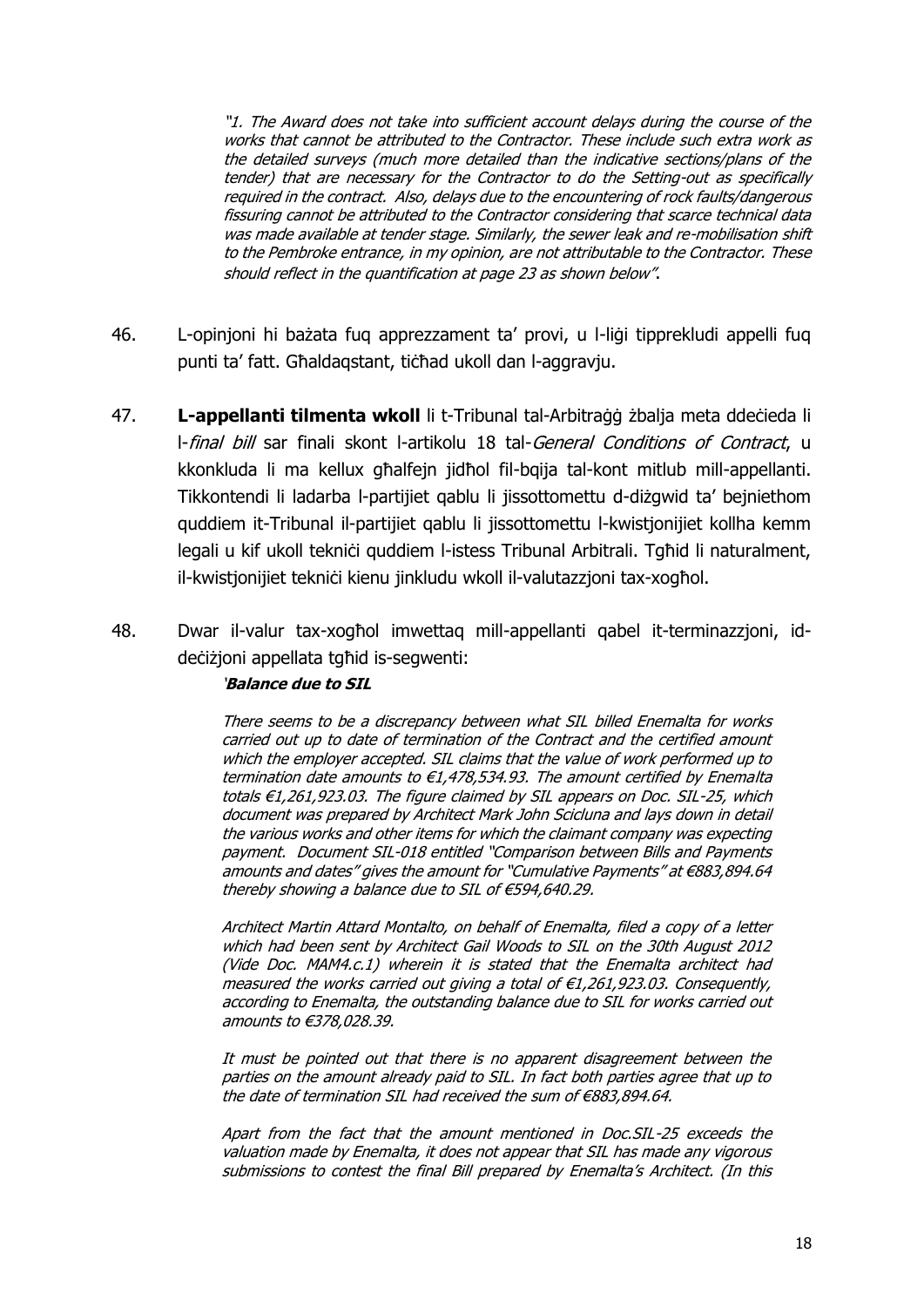regard see also paragraphs 2.4.1.1 to 2.4.1.4 of the Nota ta' Sottomissjonijiet filed by claimant company on the 6th May 2015.) In any event it must be pointed out that Paragraph 18 of the said General Conditions provides that in the event of termination of the Contract for reasons mentioned in the said paragraph, "When the work is tendered for in a lump sum, (as in the case under examination) the portion of the work that shall have been actually delivered at the date such declaration was made will be valued by the Chairman, which valuation, after being approved by the Corporation shall be final."

In view of the above the undersigned are of the opinion that the balance still due by Enemalta to SIL, on the Contract de quo, for works carried out up to termination date, including costs of materials, amounts to €378,023.39 as declared by Enemalta. Naturally any payment due to SIL has to take into consideration what is provided in Sub Article (3) of Article 1640 namely "the usefulness of the works executed and the damages sustained." This also in view of what is stated in the concluding part of paragraph 18 of the said General Conditions where it is specifically stated that "The Contractor shall in addition be liable to pay the Corporation (now The Company) or the Corporation shall be further entitled to deduct the value of any expense, loss or damage (including any difference between the contract price of the work to be done under the contract, or such portion thereof as may not have been delivered at the date of such declaration as aforesaid and the price which the Corporation may have to pay for similar work provided in lieu of such portion as may not have been delivered) the Corporation may set up or sustain by reason of, or in which connection with, the Contractors breach of the Contract." This is the subject matter of the counter claim filed by Enemalta.'

- 49. L-appellanti ma tagħti l-ebda motivazzjoni legali għalfejn it-Tribunal ma kellux japplika l-artikolu 18 tal-General Conditions u fl-ebda waqt ma tikkontesta linterpretazzjoni tal-istess klawżola li ġiet mogħtija mit-Tribunal. Tippretendi iżda li ladarba l-partijiet issottomettew il-kwistjoni għall-arbitraġġ, it-Tribunal kellu jinjora l-istess klawżola u jikkunsidra t-talba tagħha skont il-kont finali eżebit in atti bħala SIL-25 mal-affidavit tal-Perit Mark John Scicluna. Huwa manfiest li dan l-aggravju ma jreġix in kwantu huwa għal kollox priv minn motivazzjoni valida.
- 50. Apparti n-nuqqas ta' bażi legali għal dan l-aggravju, u bla ħsara għall-fatt li appell lil din il-Qorti huwa limitat għal punt ta' dritt determinat mit-Tribunal, huwa minnu li fil-paragrafi 2.4.1.1 to 2.4.1.4 tan-nota ta' sottomissjonijiet tagħha l-appellanti ma fissret assolutament l-ebda raġuni għalfejn it-Tribunal kellu jistrieħ fuq lammont pretiż minnha u mhux fuq l-ammont ċertifikat mill-appellata. Fiċċirkostanzi, hu żbaljat li l-appellanti tippretendi li t-Tribunal kellu jagħmel dak li hija m'għamlitx u jinoltra ruħu f'tali kwistjoni meta l-ftehim bejn il-partijiet kien jipprovdi li f'każ ta' terminazzjoni tal-kuntratt dovuta għall-inadempjenza talkuntrattur, dan tal-aħħar kien intitolat biss għall-ħlas ta' **'work that that shall have been actually delivered'** kif stmata mic-Chairman, liema somma ssir finali ladarba tiġi approvata mill-Korporazzjoni. Għaldaqstant, tiċħad ukoll dan laggravju.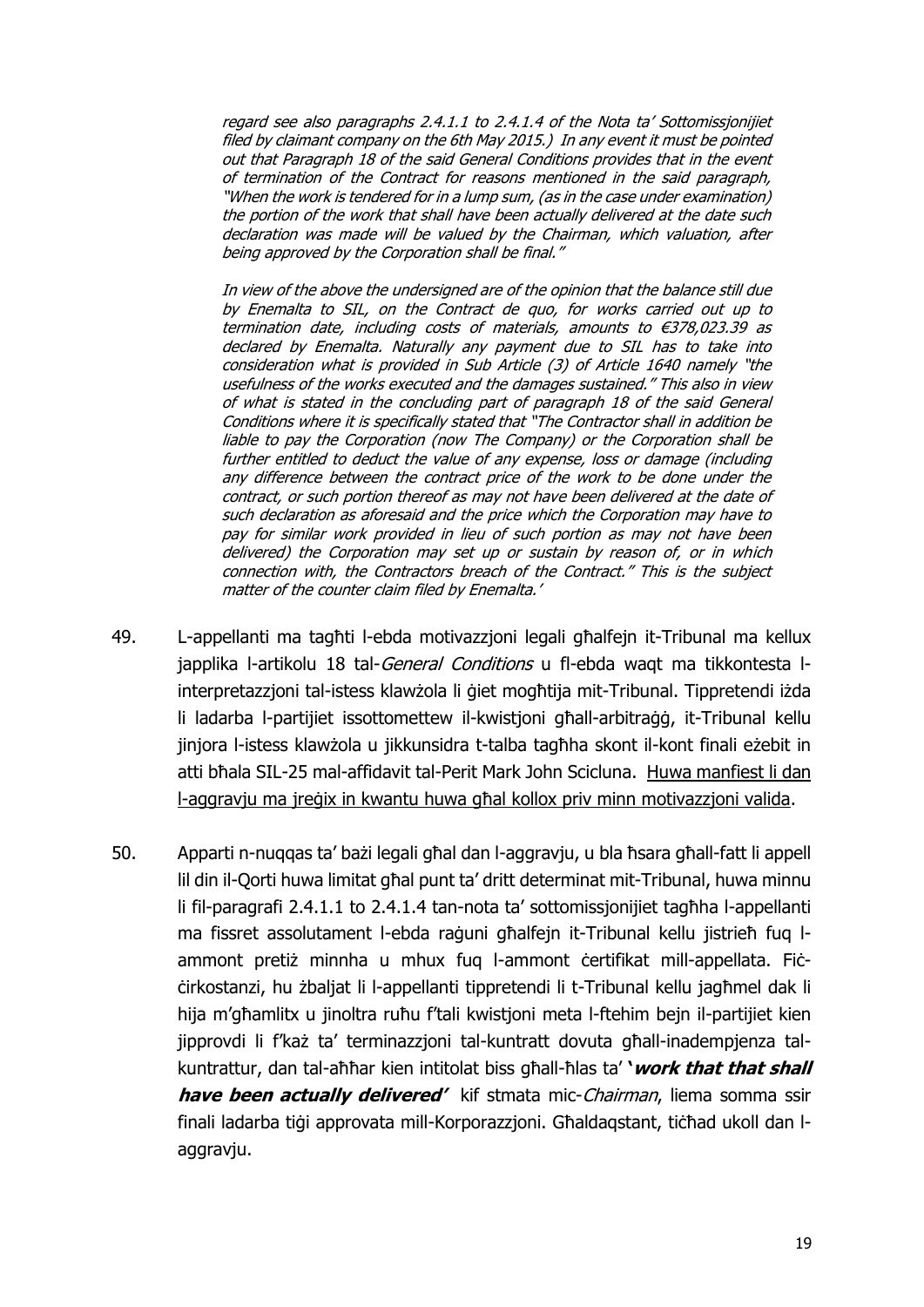51. **Ilment ieħor** tal-appellanti hu li t-Tribunal Arbitrali attribwixxa d-dewmien kollu bħala kawżat mill-appellanti mingħajr ma effettivament daħal fil-kwistjoni kif kien marbut li jagħmel. L-appellanti tammetti li dan huwa aspett li jirrigwarda l-fatti, iżda tikkontendi li l-Kap. 387 jassumi li t-Tribunal kun analizza l-punti kollha ta' fatt b' diliġenza u wasal għall-konklużjonijiet tiegħu wara li qies il-punti ta' fatt kollha fl-intier tagħhom.

## 52. Dwar il-kwistjoni tad-dewmien, it-Tribunal tal-Arbitraġġ iddeċieda: '**Termination of Contract**

As already pointed out above by completion date the works subject of the contract were far from executed. In fact by February 2012 less than the excavation of the first phase had been completed, besides the fact that no finishing works on this part of the project had been carried out. This failure on the part of SIL gave Enemalta the right to terminate the contract as laid down in Clause D1.9.1.6 of the Contract. SIL is nevertheless contesting its responsibility for any delays in starting to execute the works as well as any delays occurring during the actual execution thereof.

In its defence SIL put forward various reasons why the works did not start within the prescribed time as set out in the Order to Start Works ...

Unfortunately when these and other problems were somehow sorted out, works could not start as the Contractor did not have in his possession the tunnelling machine. This machine only arrived in Malta in late June of 2010 and boring started on the 22nd June, that is, four months after the date when SIL had to start works. SIL, in its defence, states that it could not have the tunnel boring machine on site immediately as it would have incurred enormous costs represented by the rent paid on the machine, pending the solution of the preliminary problems. In this regard, the undersigned are of the opinion that, as stated above, following the Letter of Acceptance received by SIL on the 21st January 2010, the Contractor should have made all the necessary preparations to make sure that when the Order to Start Works was eventually issued, he would have been in a position to start boring. Actually one might also point out that till the Order to Start Works SIL did not alert Enemalta of any impediments to the initiation of the project.

Further more besides the above delays it must be pointed out that, during the progress of works, various stoppages resulted giving rise to further delays. The following are examples of the causes which interrupted the works:-

- a) Leaks from the drainage system which passed over the tunnel.
- b) Instability in the rock layers.
- c) Places where there was no rock.
- d) Problems with disposal of waste.
- e) Health and safety issues.

**Naturally the parties do not agree as to who should bear responsibility for these delays resulting in the non completion of the contracted works within the time frame agreed upon. SIL alleges that Enemalta was responsible for the delays prior to the starting of works as well as for the stoppages during the execution of works and consequently argues that it was precluded from honouring its contractual obligations due to Enemalta's lack of co-operation and ineffectiveness. On the**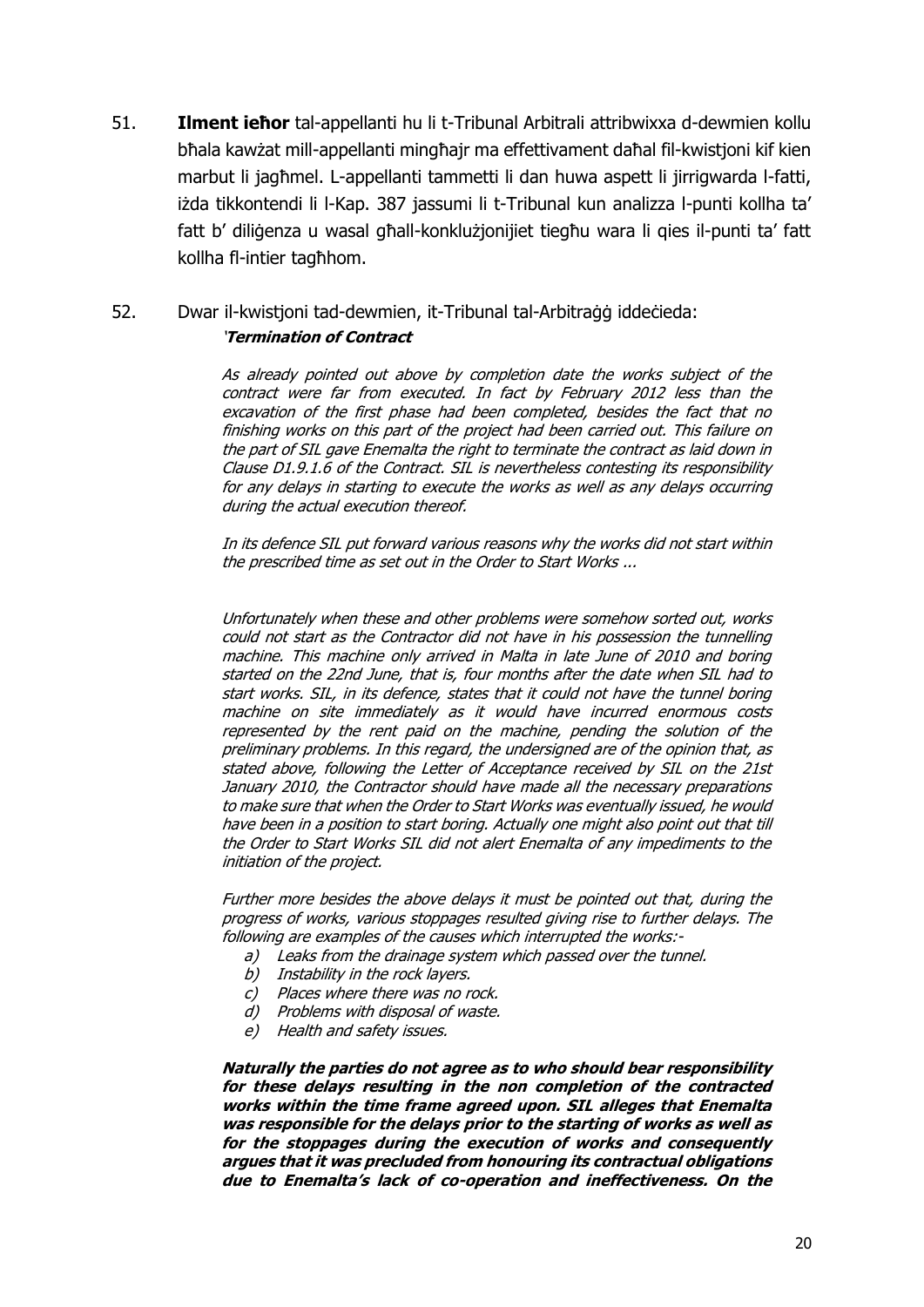**other hand Enemalta, whilst admitting responsibility for one month of delays (vide evidence of Architect Martin Attard Montaldo p. 27), argues that the major part of the delays in the progress of the works should be attributed to the contractor who failed to find remedies when problems arose or did not act promptly when advised to do so.**

**As pointed out above any delays before works were commenced rest with the contractor. Delays during the execution of the works could be attributed to either or both parties in the dispute. All in all, however, the undersigned feel that even if one were to accept SIL's reasoning, the part of the project not executed by February 2012 would never have been carried out in the time during which the stoppages occurred as the days required to terminate the job by far exceeded the days attributed to delays. Consequently SIL would still be in default even if one were to allow an additional time for the execution of the works equivalent to the whole period of delays.**' 1

- 53. Għal darb'oħra l-Qorti terġa ttenni li appell minn deċiżjoni ta' Tribunal tal-Arbitraġġ jista' jsir biss fil-każijiet kontemplati fl-Artikolu 70A(3) tal-Att dwar l-Arbitraġġ (Kap. 387). F'dan l-aggravju l-appellanti ma qajmitx punt ta' liġi tat-tip li teżiġi l-liġi sabiex il-parti telliefa tkun tista' tappella quddiem din il-Qorti. Din il-Qorti ma tistax tagħmel apprezzament ta' provi, u dan hu ċar minn paragrafu (ċ) tal-istess disposizzjoni. Il-fatti jridu jkunu dawk li jirriżultaw fid-deċiżjoni.
- 54. F'dan l-aggravju l-appellanti tikkritika l-mod kif it-Tribunal tal-Arbitraġġ ikkunsidra l-materja dwar dewmien, għaliex fil-fehma tagħha ma kienx ikkunsidra l-punti ta' fatt fl-intier tagħhom. Pero' dak l-ilment mhuwiex il-punt ta' liġi li minnu jista' jsir appell skont l-artikolu 70A(3) tal-Kap. 387. Mhux kull punt ta' liġi hu appellabbli, u dan hu evidenti mill-imsemmija disposizzjoni.
- 55. Għal dak li jikkonċerna l**-aħħar aggravju** (ara paragrafu 20 tar-rikors tal-appell), ġie eżawrit bid-deċiżjoni addizzjonali li ngħatat fit-23 ta' Ottubru, 2019.

## **APPELL TAL-APPELLATA**.

56. **L-ewwel ilment** hu dwar l-ispejjeż addizzjonali li l-appellata qalet li għamlet sabiex tlesta x-xogħol li kellu jsir mill-appellanti wara li l-appellata tterminat lappalt. L-appellata ilmentat **li t-Tribunal tal-Arbitraġġ stqarr li l-proċedura negozjata minn Polidano Brothers Limited kienet illegali meta ma sar xejn illegali.**

<sup>1</sup> <sup>1</sup> Enfażi tal-Qorti.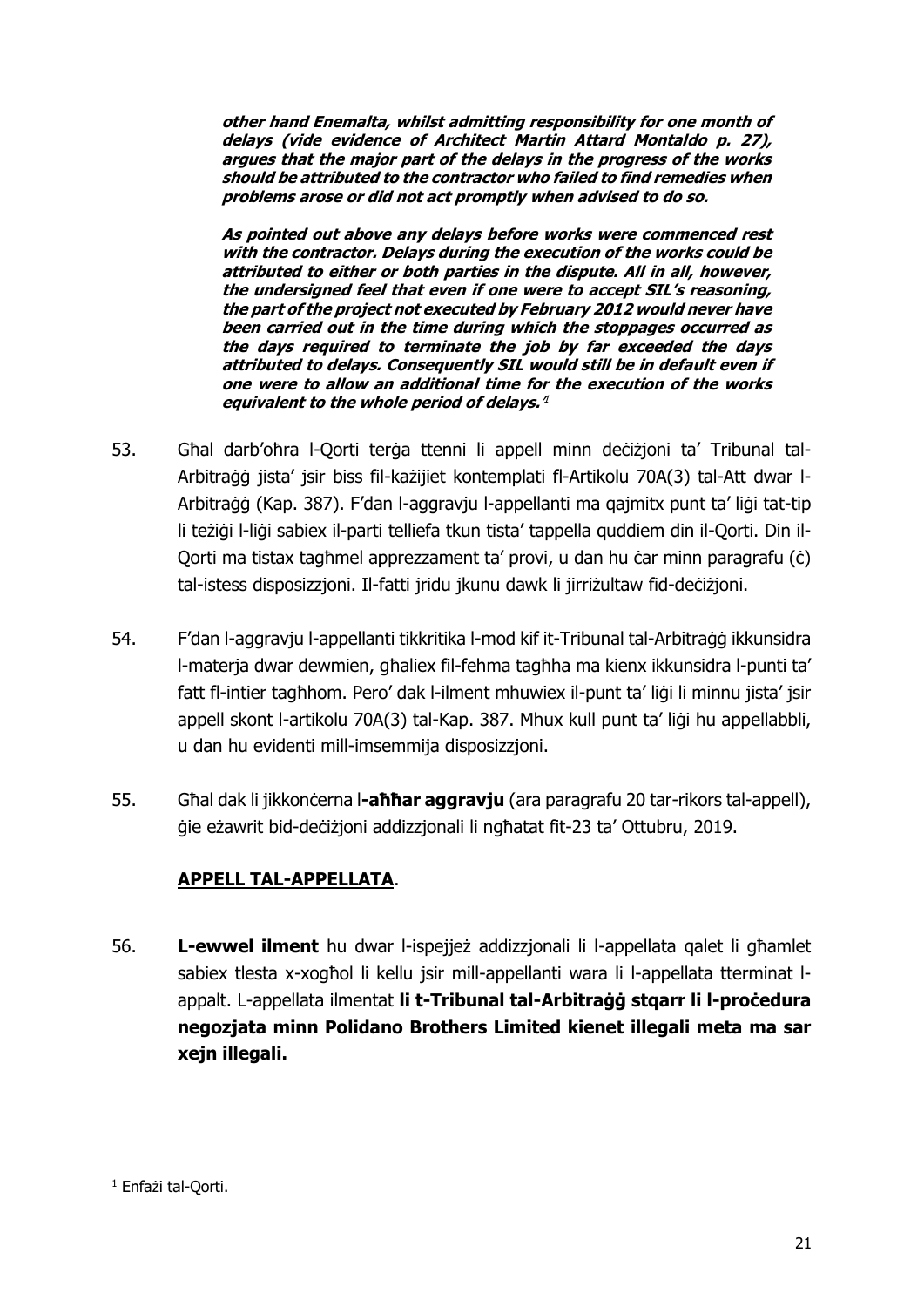- 57. L-appellanti oġġezzjonat għall-ħlas ta' dawk l-ispejjeż għaliex issostni li dawk ixxogħlijiet ingħataw lill-kuntrattur ieħor mingħajr ma kienu osservati l-Public Procurement Regulations (Leġislazzjoni Sussidjarja 174.04).
- 58. Min-naħa tagħha l-appellata qalet li ma kellha l-ebda alternattiva oħra ħlief li toħroġ *direct order* lil Polidano Brothers li kien il-kuntrattur li kien għadu kif rebaħ tender għal tħaffir ta' mina bein il-Magħtab u St. Andrews, li kienet set tingħagad mal-mina li kellha titħaffer mill-appellanti. Tgħid li din il-proċedura li tissejjaħ negotiated procedure hija rikonoxxuta skont il-liġijiet tal-Unjoni Ewropea u lokali u sabiex tintuża hemm bżonn il-kunsens tad-Direttur tal-Kuntratti skont l-artikolu 39(3) tar-Regolamenti dwar il-Kuntratti Pubbliċi. Dan tal-aħħar jista' wkoll skont l-artikolu 73, jawtorizza proċedura negozjata mingħajr il-ħtieġa ta' pubblikazzjoni preċedenti ta' avviż dwar kuntratt tal-UE. Issostni għalhekk li t-Tribunal kien għal kollox skorrett meta ddeċieda li l-proċedura ma' Polidano kienet awtomatikament skorretta sempliċement għaliex ma nħariġx dan l-avviż. Tinsisti li hija aġixxiet fug ir-rakkomandazzjoni tad-Direttur tal-Kuntratti u għalhekk ma jistax jingħad li hi aġixxiet b'xi mod li jista' jiġi kkunsidrat illegali.
- 59. It-Tribunal tal-Arbitraġġ ikkonkluda li wara li l-appellata tterminat l-appalt li kienet tat lill-appellanti, kellha ssir sejħa pubblika oħra għal tenders (ara fol. 21 taddeċiżioni finali);

"The Director of Contracts, in fact, does not seem to have been given the power to intervene when a public contract has been terminated prematurely. When Enemalta terminated the contract awarded to SIL this brought about a situation where Enemalta, as a contracting authority, had a project which had been and now could be the subject of anew public contract for the excavation of the remaining one and a half kilometre of tunnel which had been left undone by SIL. The said works were certainly of a value in excess of €120,000 and therefore the procurement of the necessary works 'shall be made by public contract after a call for tenders in accordance with these regulations." (Art. 25(1) of the Public Procurement Regulations). It follows that no excuse or reason could be brought forward to justify the granting of a Direct Order to Polidano Brothers Ltd, 'wihout recourse to a prior call for competition' (Art. 2 of the said Regulations) and thereby dispensing with the requirements of a 'contest' 'pursuant to a formal notice or an EU notice' (also Art 2) as laid down in the Procurement Regulations".

60. Pero' t-Tribunal tal-Arbitraġġ naqas milli jikkunsidra li skont regolament 25(5) tal-L.S. 174.04, l-appellata kellha jedd li taddotta l-procedura negozjata diment li tfittex il-kunsens tad-Direttur tal-Kuntratti.<sup>2</sup> Disposizzjoni li fid-deċiżjoni finali ma tissemmiex. Skont id-definizzjoni li nsibu f'regolament 2, f'procedura negozjata:

 $\overline{a}$ 

<sup>&</sup>lt;sup>2</sup> "In all cases in which the authorities listed in Schedule 2 wish to adopt the restricted or negotiated procedure in order to carry out their procurement, the prior consent of the Director shall be required".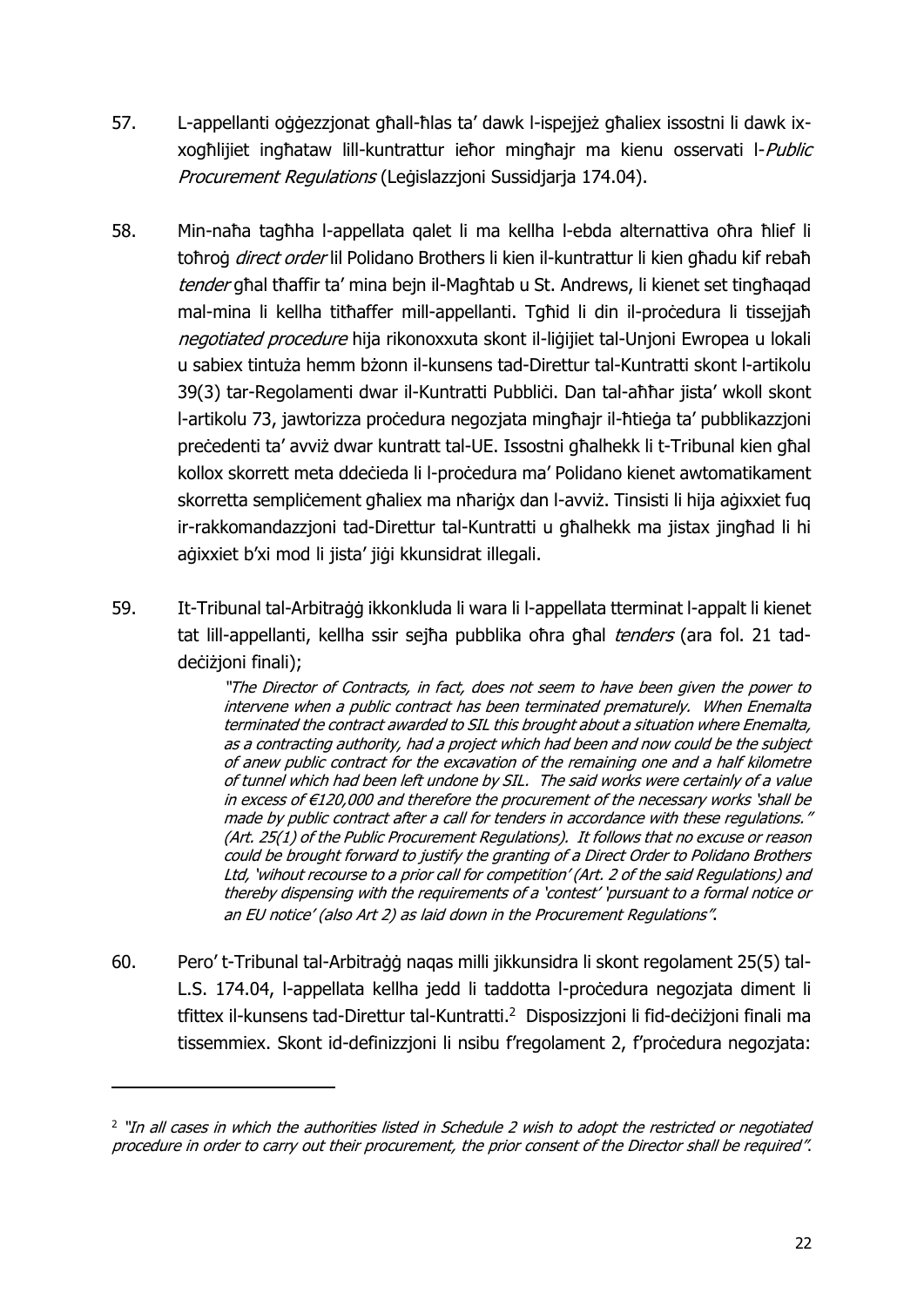"...contracting authorities consult the economic operators of their choice and negotiate the terms of a contract with one or more of these". Għalhekk kuntrarjament għal dak li kkonkluda t-Tribunal, mhux bil-fors kellu jsir il-proċess kompetittiv ta' tender skont ir-regolamenti (ara regolament 25(1)), diment li hemm iċ-cirkostanzi meħtieġa sabiex issir il-procedura negoziata li tissemma f'regolament 73. L-appellanti stess taċċetta dan (ara tweġiba li ppreżentat għallappell tal-appellata). Proċedura li pero' tista' tintuża biss f'dawk iċ-ċirkostanzi spečiali kontemplati fl-istess regolamenti. Pročedura negozjata m'hijiex in-norma iżda l-eċċezzjoni. Għalhekk kellha issir prova sħiħa li kien hemm il-kunsens tad-Direttur tal-Kuntratt u l-eżistenza ta' waħda miċ-ċirkostanzi kontemplati f'regolament 73, sabiex issir dik il-procedura specjali.

- 61. Madankollu f'dan il-każ ma xehedx id-Direttur tal-Kuntratti sabiex jikkonferma li kien ta l-kunsens tiegħu biex l-appellanti ssegwi dik il-proċedura. Fatt konfermat mill-appellata stess f'paragrafu 4.8 tat-tweġiba. Prova li fil-fehma tal-qorti kienet meħtieġa għall-finijiet tar-regolament 25(5) tal-L.S. 174.04, u wkoll sabiex jiġi determinat kienx hemm waħda miċ-ċirkostanzi kontemplati taħt regolament 73 sabiex tkun addottata dik il-procedura, iktar u iktar meta tikkunsidra li l-kwistjoni hi dwar kuntratt pubbliku u meta tqies il-valur konsiderevoli tax-xogħol li ngħata lil Polidano Ltd. Prova li facilment setghet issir irrispettivament ta' dak li seta' xehed uffiċjal tal-appellata. F'dan ir-rigward lanqas ma ġiet preżentat dokument ffirmat mid-Direttur tal-Kuntratti bil-kunsens tiegħu u a bażi ta' liema paragrafu tar-regolament 73 kien ingħata l-kunsens. Lanqas ma saret riferenza għal xi ittra li biha l-Enemalta għamlet it-talba lid-Direttur tal-Kuntratti sabiex jagħti l-kunsens tiegħu u li biha issostanzjat it-talba sabiex tkun awtorizzata taddotta dik ilproċedura.
- 62. F'dan ir-rigward l-oneru tal-prova kien fuq l-appellata ġialadarba qegħda ssostni li d-Direttur tal-Kuntratti ta l-kunsens tieghu u li kien hemm l-elementi meħtieġa sabiex il-kuntratt lit-tieni kuntrattur jingħata permezz tal-proċedura negozjata. Proċedura li m'hijiex dik normali ta' sejħa għal tenders. Billi m'hemmx il-prova li l-qorti tqies bħala dik essenzjali, l-appellata ma tistax tirnexxi fit-talba tagħha.
- 63. Fin-nota li l-appellata ippreżentat fl-10 ta' Mejju, 2019 argumentat li t-Tribunal tal-Arbitraġġ ma kienx kompetenti sabiex jiddeċiedi jekk il-ftehim li sar bejn l-Enemalta u t-tieni kuntratt, kienx irregolari. Il-qorti ma tara l-ebda raġuni għalfejn it-Tribunal ma setax jiddeċiedi ġialadarba kienet parti mill-kwistjoni ta' bejn ilkontendenti fir-rigward tad-danni li l-appellata tippretendi mingħand l-appellanti.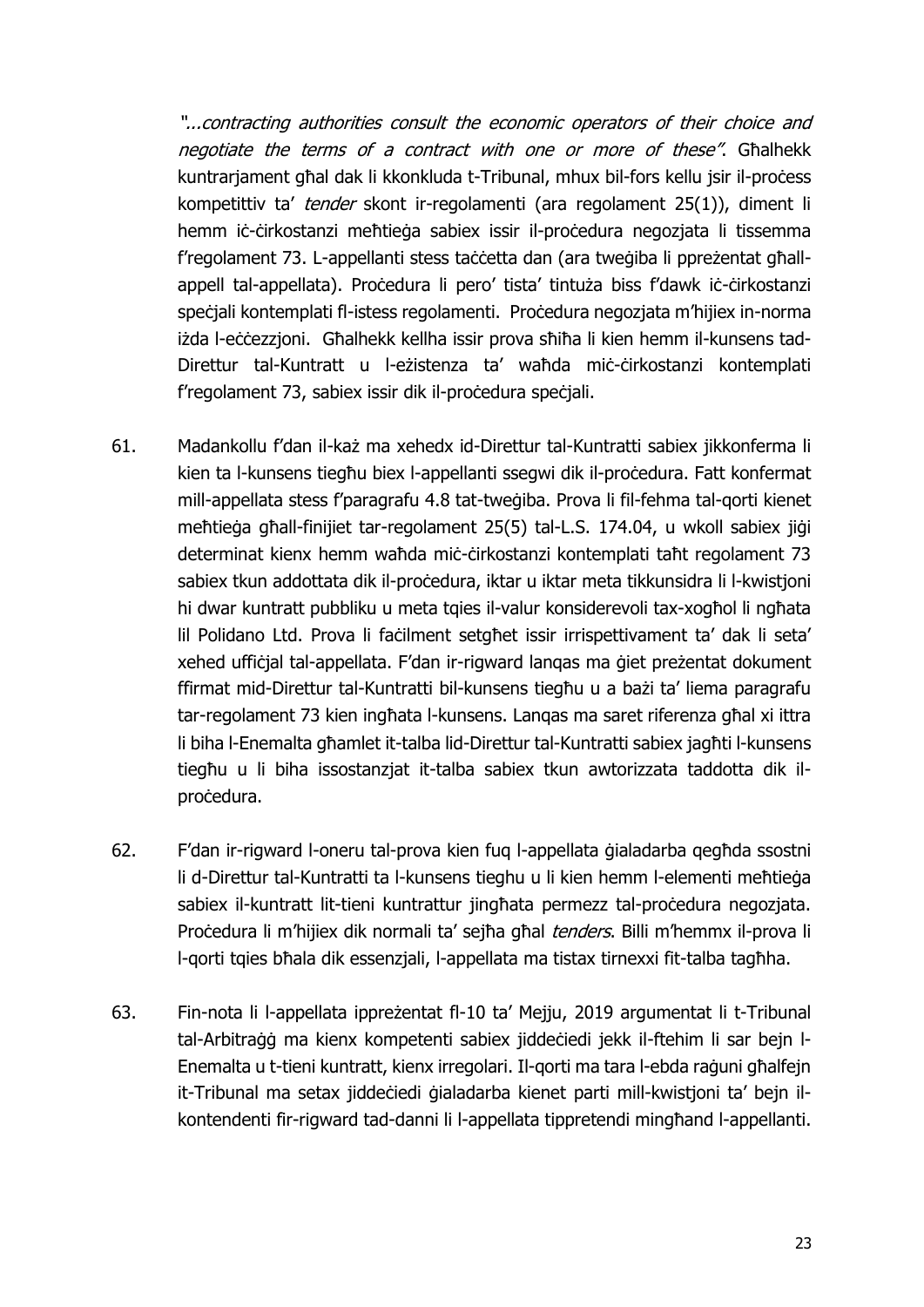- 64. Fl-aħħarnett il-qorti tosserva li l-argument li sar f'paragrafu 9.8 tal-appell talappellata, mhu xejn għajr apprezzament ta' fatt li dwarha m'hemmx jedd ta' appell.
- 65. **It-tieni ilment** hu dwar spejjeż li l-appellata qalet li kellha tħallas minħabba xogħol li tallega li sar mill-appellanti mhux skont is-sengħa u l-arti.
- 66. L-appellata issostni li l-punti ta' ditt li fuqhom jissejjes dan l-aggravju huma (i) innuqqas ta' motivazzjoni tal-lodo Arbitrali fir-rigward; u (ii) li hija posizzjoni legali aċċettata fil-ġurisprudenza nostrana li l-appaltatur jibga' responsabbli għaxxogħol ħażin u traskurat li jkun wettaq ukoll jekk dan sar bil-barka tal-appaltant u taħt is-superviżjoni ta' perit.
- 67. Dwar din il-materja fid-deċiżjoni finali tat-Tribunal tal-Arbitraġġ intqal: '**Bad workmanship**

Enemalta is claiming the sum of  $€619,413.16$  in respect of expense allegedly incurred by it to make good bad workmanship in the works executed by SIL up to date of termination of the contract. It is being alleged that the new contractor inherited a disastrous situation were various works were not up to standard and others were not according to specifications. These defects, Enemalta states, had to be made good by the new contractor who naturally billed Enemalta for them.

SIL objects to this part of the counter claim for the following reasons:-

a) The works which allegedly have been described as bad by Enemalta are visible and since this work has been accepted by Enemalta and also set down in the bill for works carried out as payable to the contractor without reservations, then once these works have been accepted, Enemalta cannot now complain that the works were defective.

b) Trimming and back filling was always part of the work undertaken by SIL as this was necessitate by the excavation method used which involved a Road Header. This method of excavation was approved by the technical persons at Enemalta who also were, or should have been, aware of the necessity of such finishing works. The said works consisting of trimming and back filling, which would have been part of the contract price, were never carried out by the contractor as his contract had been terminated and he was asked to vacate the site immediately.

**The undersigned agree with these submissions and therefore feel that no further compensation should be given for works carried out by the new contractor to make good the alleged bad workmanship as the**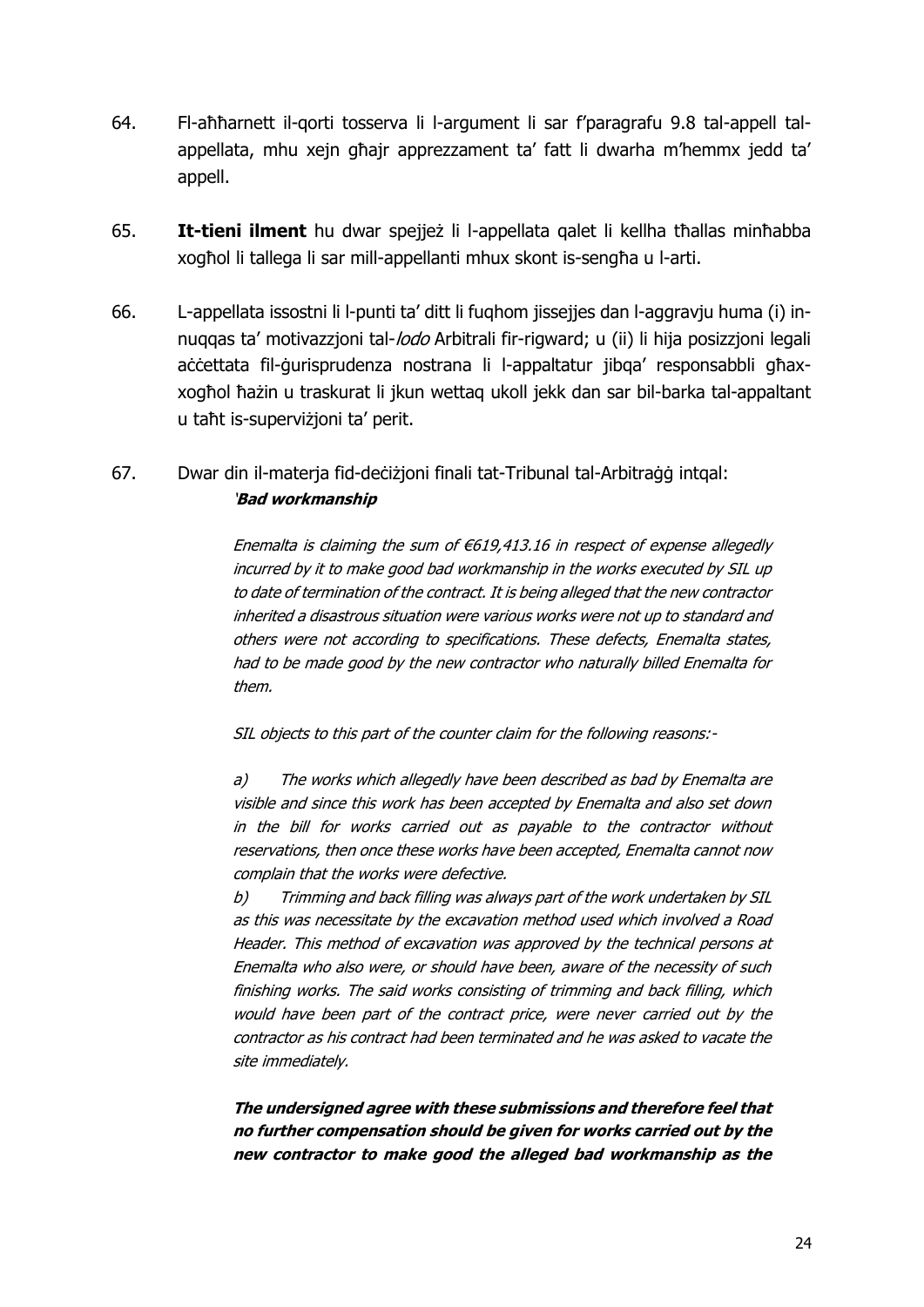### **works billed were approved and the finishes would have been part of the price quoted by SIL in tendering for this work**.' 3

68. Jirriżulta li fin-nota ta' sottomissjonijiet tagħha tat-8 ta' Ġunju 2015, l-appellata argumentat li l-kuntrattur jibqa' responsabbli għax-xogħol ħażin u traskurat li jkun wettag ukoll jekk dan sar bil-barka tal-appellata u taħt is-supervizioni ta' perit.<sup>4</sup>

### 69. Effettivament, fil-ġurisprudenza insibu:

'(1) Bhala l-ewwel principju huwa dottrinalment u gurisprudenzjalment ricevut illi l-appaltatur ghandu lobbligu li jezegwixxi x-xoghol lilu kommess fis-sens li huwa ghandu l-obbligu wkoll li jara li dan ix-xoghol ikun sejjer isir utilment u mhux b'mod li 'l quddiem juri difetti. "L'imprenditore ha l'obbligo di eseguire bene l'opera commessagli, secondo i dettami dell'arte sua, e deve prestare almeno una capacita` ordinaria" (**Kollez Vol XXVII pI p373**). Dan fis-sens li hu "ghandu jiggarantixxi lbonta` tax-xoghol tieghu" (**Kollez Vol XL pI p485**).

(2) "L-appaltatur li jezegwixxi hazin ix-xoghol li jifforma l-oggett ta' l-appalt huwa responsabbli ghad-dannu kollu li jigi minn dik l-esekuzzjoni hazina" (**Kollez. Vol XXXVII pIII p883**). Ghax kif jinsab ritenut ukoll "f'kaz bhal dan hu ghandu millewwel ma jaghmilx ix-xoghol jew ikollu jirrispondi ghad-difetti li jigu 'l quddiem" (**Mario Blackman - vs - Carmelo Farrugia et - vs - Carmelo Farrugia et noe**", Appell Kummercjali, 27 ta' Marzu 1972).

(3) Dan hu hekk avolja jkun hemm l-approvazzjoni tax-xoghol (**Kollez. Vol XLI pI p667**) jew l-appaltatur ikun mexa skont l-ispecifications jew l-istruzzjonijiet lilu moghtija mill-kommittent. "E` dovere dell'appaltatore di resistere ad ordini che egli vedesse pregiudizievoli alla solidita` e contrarii alle buone regole dell'arte" (**Kollez Vol .XXV pI p727**). Kif ahjar imfisser u spjegat, "l-appaltatur hu obbligat u hu dejjem responsabbli li jaghti lill-appaltant opra sodisfacenti, u ma jistax jallega li x-xoghol sar mhux sewwa ghax hu ghamlu kif ried ilkommittent, billi l-appaltatur hu obbligat jirrezisti ghal kwalunkwe intromissjoni tal-kommittent" (**Kollez. Vol XLII pII p1003**).

(4) Huwa pacifiku wkoll illi l-hlas tal-prezz tal-appalt jew il-hlas akkont ma jfissrux necessarjament approvazzjoni tax-xoghol jekk dan fil-fatt jirrizulta difettuz (**Kollez. Vol. XLI pII p892**) ...

... Kif gie stabbilit bil-gurisprudenza surriferita, huwa l-obbligu primarjament talappaltatur li jesegwixxi tajjeb l-appalt u jekk avverat li dak ix-xoghol ma kienx ser isir skont il-grad rikjest mil-ligi kellha tiehu passi rimedjali biex tilqa' ghalleventwali responsabbilta` imposta fuqha bl-istess ligi.' 5

70. Madanakollu, ir-rikovenzjoni għad-danni rappreżentanti xogħol li sar ħażin ma ġietx miċħuda biss minħabba li x-xogħol kien visibbli u ċċertifikat milL-Enemalta. Fil-lodo gie deċiż ukoll li, 'the finishes would have been part of the price quoted by SIL in tendering for this work' u għalhekk l-Enemalta xorta kienet se tħallas

**.** 

<sup>3</sup> Enfażi tal-Qorti.

<sup>4</sup> Punt 7.24 u 7.25.

<sup>5</sup> **Bollicine Limited vs Invicta Limited**, sentenza finali mogħtija mill-Prim' Awla tal-Qorti Ċivili fis-27 ta' Frar, 2014.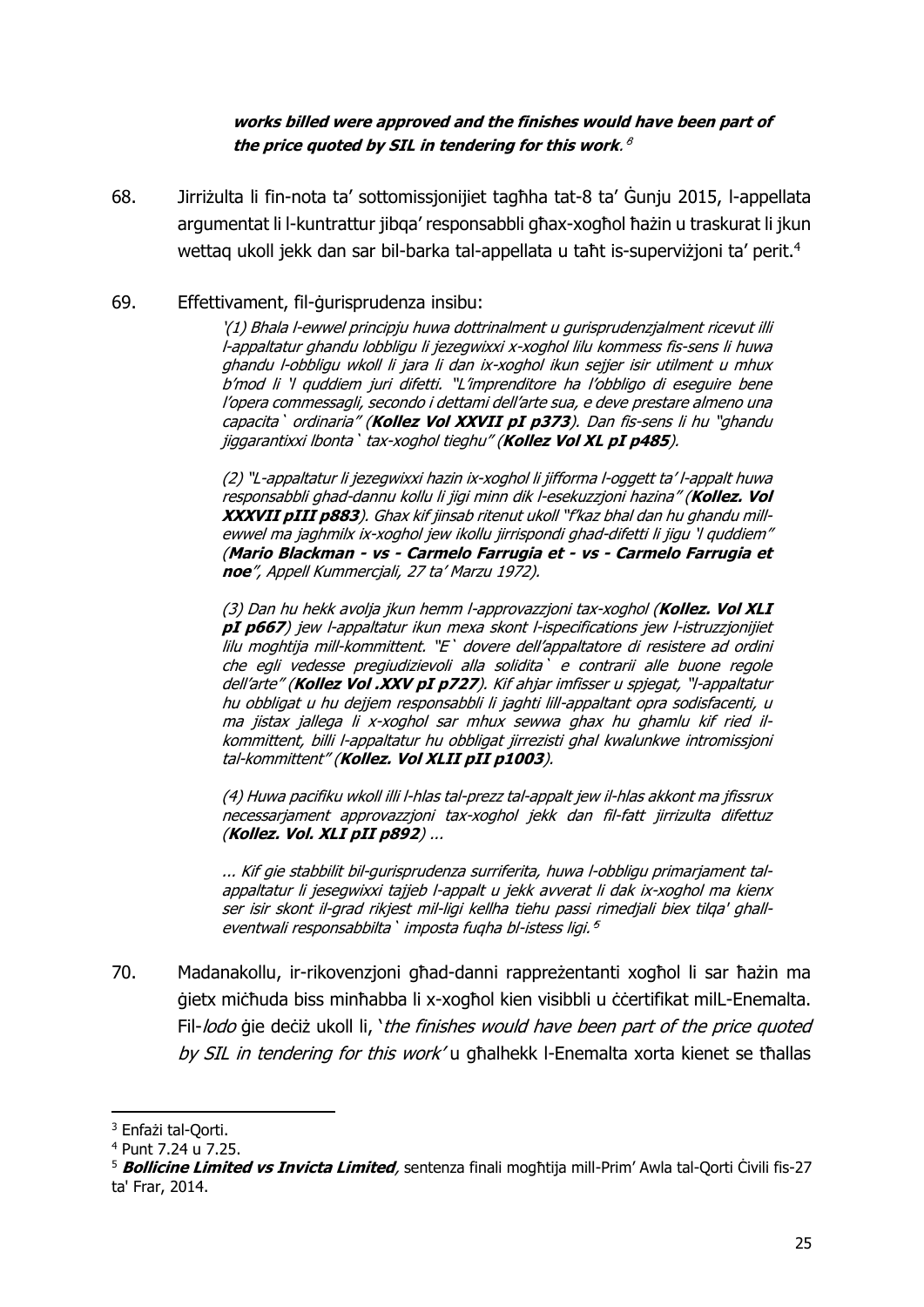għalih. **Il-fatt li l-appellata ma taqbilx ma dik il-konklużjoni bħala punt ta' fatt ma jagħtihiex jedd ta' appell.**

- 71. Il-qorti żżid li t-Tribunal qal ukoll li jaqbel mar-raġunament tal-appellanti, li kien bażat fuq punti ta' fatti ċjoe' li x-xogħol li dwaru kienet qegħda tilmenta lappellata kien viżibbli u ġie approvat. Jekk ix-xogħol li minnu l-appellata tilmenta kien jidher u ģie approvat minnha, ma jistax wara li jittermina l-appalt u jagħti lkumplament tal-proġett lil ħaddieħor, tilmenta dwar il-kwalita' tax-xogħol li għamel l-ewwel kuntrattur. Wieħed irid jiftakar li f'kuntratt ta' dik ix-xorta ikun hemm involuti nies teknici għaż-żewġ naħat, u l-approvazzjoni tax-xogħol li wieħed jista' jara b'għajnejh hi prova b'saħħitha ħafna li dak ix-xogħol sar skont is-sengħa u l-arti u li l-Enemalta kienet kuntenta bih.
- 72. L-ilment li din il-parti tad-deċiżjoni m'hijiex daqstant elaborate hu mingħajr bażi, ghaliex wiehed xorta jifhem x'wassal lit-Tribunal sabiex jichad it-talba.
- 73. **It-tielet ilment** jitratta l-penali għal dewmien.
- 74. L-appellata tilmenta li m'huwiex minnu li tterminat il-kuntratt b'mod prematur iżda ħalliet lill-appellanti tkompli wara d-data tat-tlestija kontemplata fil-kuntratt; 'għalhekk wieħed jista' fil-fatt japplika penali għad-dewmien bl-istess mod li ġew ikkalkulati mill-Enemalta f'dan il-każ.' Tgħid li abbażi tad-deċiżioni ċitata mit-Tribunal stess, it-talba tagħha kellha tiġi milqugħa in toto mhux tiġi miċħuda.
- 75. Jirriżulta li:
	- fis-6 ta' Ġunju 2008 ħarġet sejħa għall-offerti TD/T/95/2007;
	- fil-5 ta' Awissu 2008 l-appellanti għamlet l-offerta;
	- I-appellata baghtet *letter of acceptance* lill-appellanti datata 31 ta' Diċembru 2009;
	- L-Order to Start Works inhareg fis-26 ta' Frar 2010;
	- Is-sejħa għall-offerti kienet tirrikjedi żmien ta' tlestija għall-proġett kollu ta' 104 ġimgħat, ossija, żewġ fażijiet ta' 52 ġimgħa kull waħda. Għalhekk l-ewwel fażi tal-proġett kellha titlesta sal-aħħar ta' Frar 2011 **u t-tieni fażi sal-aħħar ta' Frar 2012**;
	- il-kuntratt ġie tterminat permezz ta' ittra li l-Enemalta bagħtet lillkuntrattur nhar il-Ġimgħa **20 ta' April 2012**;
	- ghall finijiet ta' dewmien l-appellata tikkonċedi li l-appellanti ma kinitx responsabbli għall-perjodu bejn il-5 t' Awissu 2010 u s-6 ta' Settembru 2010 u għaldaqstant ħadet bħala data tat-tlestija tal-ewwel fażi s-**26 ta'**